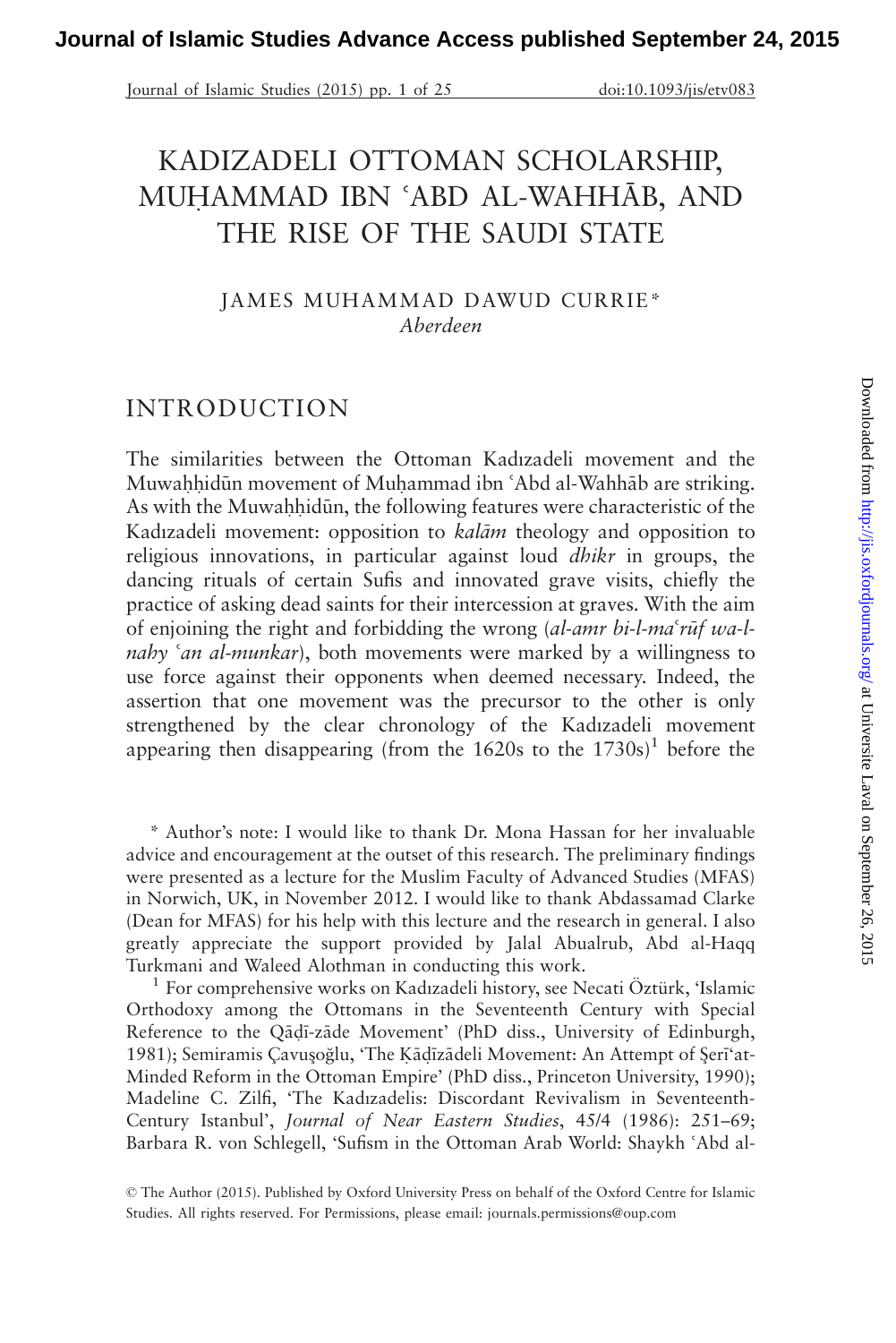appearance of the Muwahhidūn movement (from the 1740s onwards).<sup>2</sup> This paper aims to highlight historical and scholarly links between these two important reformist movements. The paper will begin by outlining the origins of the Kadızadeli movement, its development to take centre stage within Ottoman politics in Istanbul, and then its decline and withdrawal to areas within Syria. The early life and religious education of Muhammad ibn 'Abd al-Wahhāb will then be covered, before highlighting his scholarly links to the Kadızadeli movement through his teachers. Importantly, by tracing the history of the Kadızadeli movement, the paper will go a considerable way to explaining the political and religious climate in which Muhammad ibn 'Abd al-Wahhāb found himself.

## THE HISTORY OF THE KADIZADELI MOVEMENT

#### Birgivi and Ebu's-Su'ud

The origins of the Kadızadeli movement can be traced to Imam Birgivi (d. 1573), who is generally considered the spiritual founder and whose books formed the basis for the teachings of the later Kadızadelis. Imam Birgivi was one of the most respected and influential Ottoman scholars in history. His works are popular and widely read, even to this day. Birgivi authored books on a variety of subjects including jurisprudence  $(f_i q h)$ , Arabic grammar and Qur'ānic recitation. In his key work al-Tarīqa al-Muhammadiyya, he wrote extensively on faith, ethics, the rectification of societal corruptions, and the need to follow the Qur'an and Sunna. Earlier in his life, Birgivi had been an initiate of the Bayrami Sufi tariqa, before continuing his scholarly career. Al-Tariqa al-Muhammadiyya appears to have been written as a standard to judge and rectify Sufi practice within an orthodox Ottoman framework.<sup>3</sup> In this work, Birgivi

Ghanī al-Nābulusī (d. 1143/1731)' (PhD diss., University of California, Berkeley 1997), 64–112.<br><sup>2</sup> For comprehensive works on the life of Muhammad ibn 'Abd al-Wahhāb,

see Jamaal al-Din M. Zarabozo, The Life, Teachings and Influence of Muhammad ibn Abdul-Wahhaab (Riyadh: The Ministry of Islamic Affairs, Endowments, Dawah and Guidance, 2003); Jalal Abualrub, Biography and Mission of Muhammad Ibn Abdul Wahhab (Orlando, FL: Madinah Publishers and Distributors, 2nd edn., 2013).<br><sup>3</sup> From the work *al-Tarīqa al-Muḥammadiyya*, this orthodox Ottoman

framework appears to have been a strict Hanafi Māturīdī position, with reservations as to *kalām* theology, condemnations of religious innovations and a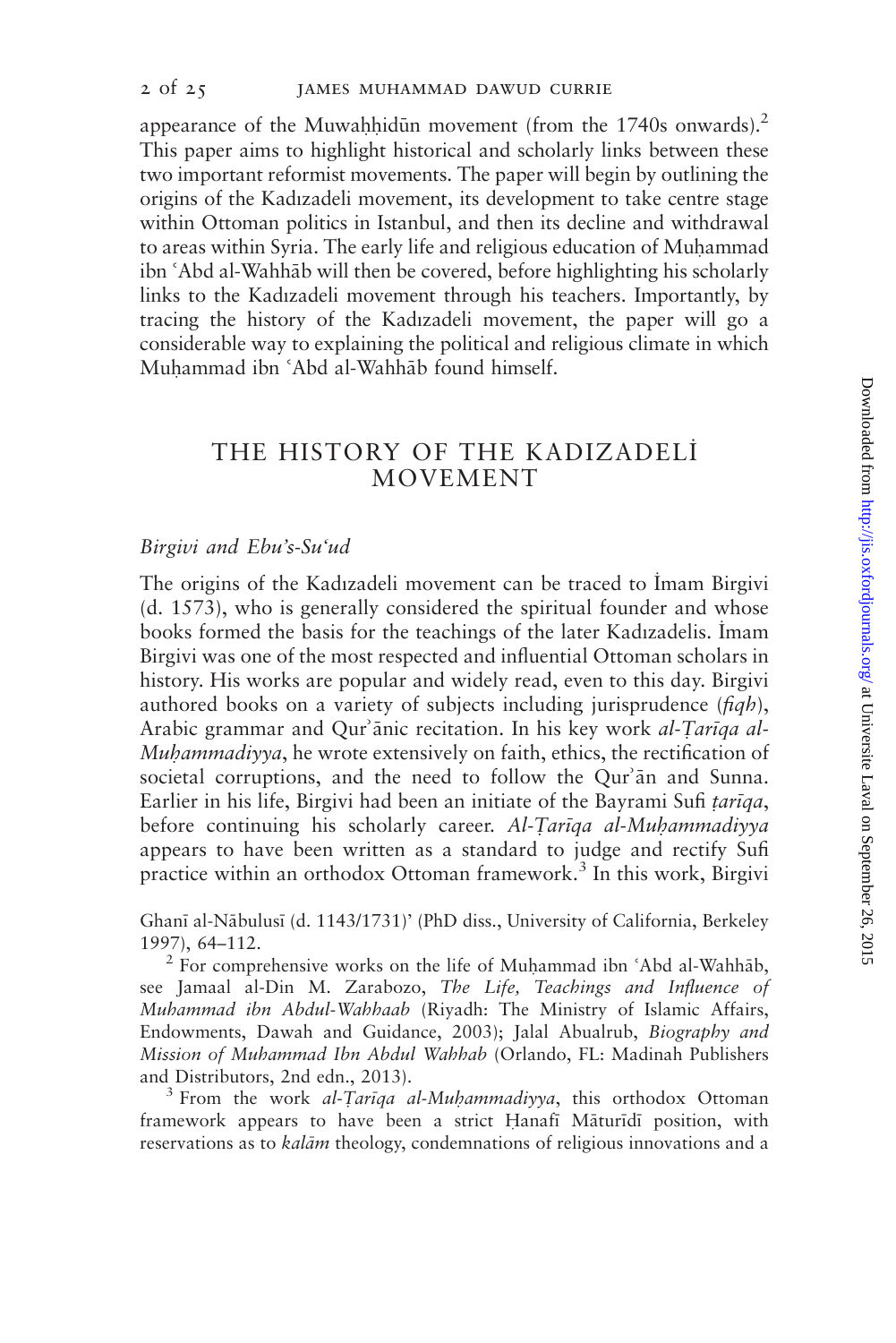was particularly staunch against religious innovations, and this position was upheld by the Kadızadeli movement after him.<sup>4</sup>

The influence of the Ottoman Seyhülislam Ebu's-Su'ud Efendi (d. 1574) on the Kadızadeli movement should also be considered. Ebu's-Su'ud Efendi had been a contemporary of Birgivi, and in many ways a rival, due to their clash over the subject of cash trusts.<sup>5</sup> Ebu's-Su'ud had issued a legal verdict (fatwā) against the dancing and whirling (*dawarān*) practices of certain Sufi groups: he decreed that whoever considers *dawarān* to be worship commits unbelief; and whoever merely thinks that *dawarān* is permissible, then such a person is deviant.<sup>6</sup> Ebu's-Su'ud also held notably tough opinions against the Shi'a Safavids in Iran, considering them to be rebels and infidels to be fought in war.<sup>7</sup> This is relevant, because after the death of Ebu's-Su'ud, the Janissaries would come under the official patronage of the Alevi-Bektashi Sufis in the 1590s.<sup>8</sup> The Alevi-Bektashi Sufis were a subgroup of the Shi'a who, in all irony, honoured the founder of the Safavid dynasty and archenemy of the Ottomans, Shah Isma $\tilde{a}$ .

The Alevi-Bektashi Sufis held highly heterodox beliefs and practices. They adhered to the doctrine of *wahdat al-wujud* ('unity of existence'), a belief that all beings including God share a single existence, which the Kadızadelis fiercely opposed and viewed as pantheistic.<sup>10</sup> The Alevi-Bektashi Sufis (through their understanding of wahdat al-wujūd) appear to have believed in a Trinity that they called 'Allah, Muhammad, 'Ali',

general acceptance of conservative Sufi understandings taken from the early generations of Islam.<br><sup>4</sup> For biographical details about Birgivi, see Öztürk, 'Islamic Orthodoxy',

135–43; Cavusoğlu, 'The Kādīzādeli Movement', 48–54; Zilfi, 'The Kadızadelis', 260–1; Birgivi, The Path of Muhammad (s.a.w.s.): A Book on Islamic Morals and Ethics and the last will and testament (Vasiyyetname) (transl. Tosun Bayrak;

Bloomington, IN: World Wisdom Inc., 2005), 349–50.<br><sup>5</sup> Çavuşoğlu, 'The Kāḍīzādeli Movement', 55–9.<br><sup>6</sup> Mehmet Ertuğrul Düzdağ, *Şeyhülislâm Ebussuûd Efendi Fetvaları Işığında*<br>16. Asır Türk Hayatı (Istanbul: Enderun Kitabe

<sup>7</sup> Colin Imber, *Ebu's-Su'ud: The Islamic Legal Tradition* (Edinburgh: Edinburgh University Press, 1997), 86; Mehmet Ertuğrul Düzdağ, *Şeyhülislâm Ebussuûd*, 109–12.<br><sup>8</sup> Godfrey Goodwin, The Janissaries (London: Saqi Books, 2006), 148; John

K. Birge, *The Bektashi Order of Dervishes* (London: Luzac Oriental, 1994).<br><sup>9</sup> Ibid, 62–9; Fatemeh Lajevardi, Stephen Hirtenstein and Farzin Negahban,

'Bektashi Order', in Wilferd Madelung and Farhad Daftary (eds.), Encyclopaedia

Islamica (Brill Online, [2013] 2015).<br><sup>10</sup> Öztürk, 'Islamic Orthodoxy', 401–4; Çavuşoğlu, 'The Kāḍīzādeli Movement', 298–301; Zilfi, 'The Kadızadelis', 255.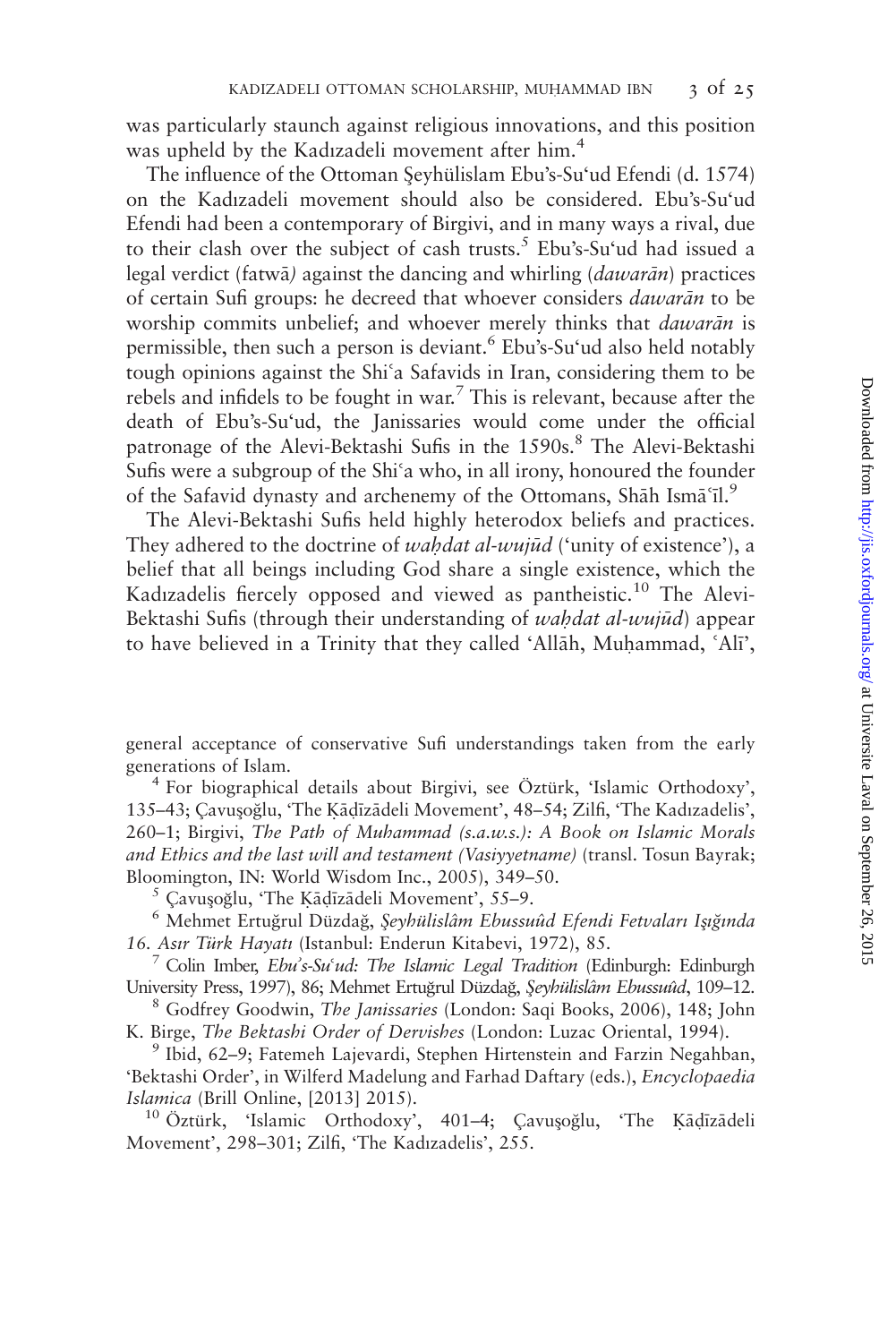and that they worshipped as a single godhead.<sup>11</sup> Alevi-Bektashi Sufis infiltrated other Sufi groups, spreading their doctrines using their Shi'a tactic of taqiyya—a religious dispensation permitting deception or dissimulation when among non-Shi'a.<sup>12</sup> As well as being a response to the spreading of popular Sufi practices, the emergence of the Kadızadeli movement in the 1620–30s coincides roughly with the ascendancy of the Alevi-Bektashi Sufis within the Janissary military. By this stage, the Janissaries had already become known for corruption, discord and uprisings, threatening the local populace and even the Sultans themselves.<sup>13</sup> When Sultan Osman II undertook to replace the Janissaries with a new army in 1622, the Janissaries revolted, deposed the young Sultan and promptly executed him.<sup>14</sup>

#### KADIZADE

Around this time in the 1620–30s, Kadızade Mehmed Efendi (d. 1635) gained prominence as a mosque preacher and religious teacher, holding reputable posts at the Süleymaniye Mosque and the Ayasofya Mosque during his time in Istanbul. Kadızade's career rise can be explained in part by support from Sultan Murad IV and his attempts to bring the Janissaries under control, as we shall see. Kadızade had been taught by the students of Birgivi, but due to the fact that it was Kadızade who popularized those teachings, the emerging movement was named after him. Like his predecessor Birgivi, Kadızade wrote works covering various topics, including matters of faith, jurisprudence, and condemnation of religious innovations, including innovated grave visits. Kadızade was clearly an admirer of Ibn Taymiyya, translating and supplementing one of Ibn Taymiyya's works on the subject of governance for Sultan Murad IV. In doing so, Kadızade was outlining a vision for reform, emphasizing how to rectify societal corruptions, and highlighting

<sup>11</sup> The Bektashi understanding of *wahdat al-wujud* is, without referring to it by name, outlined by Birge, The Bektashi Order, 109–14, and their doctrine of

<sup>&</sup>quot;Trinity", 132–4. See also Lajevardi *et al.*, 'Bektashi Order'.<br><sup>12</sup> Birge, *The Bektashi Order*, 270; Lajevardi *et al.*, 'Bektashi Order'.<br><sup>13</sup> Birge, *The Bektashi Order*, 75–76; Öztürk, 'Islamic Orthodoxy', 38–9.<br><sup>14</sup> 1300–1923 (London: John Murray Publishers, 2005), 196–202; Goodwin, The Janissaries, 156-9; Öztürk, 'Islamic Orthodoxy', 19.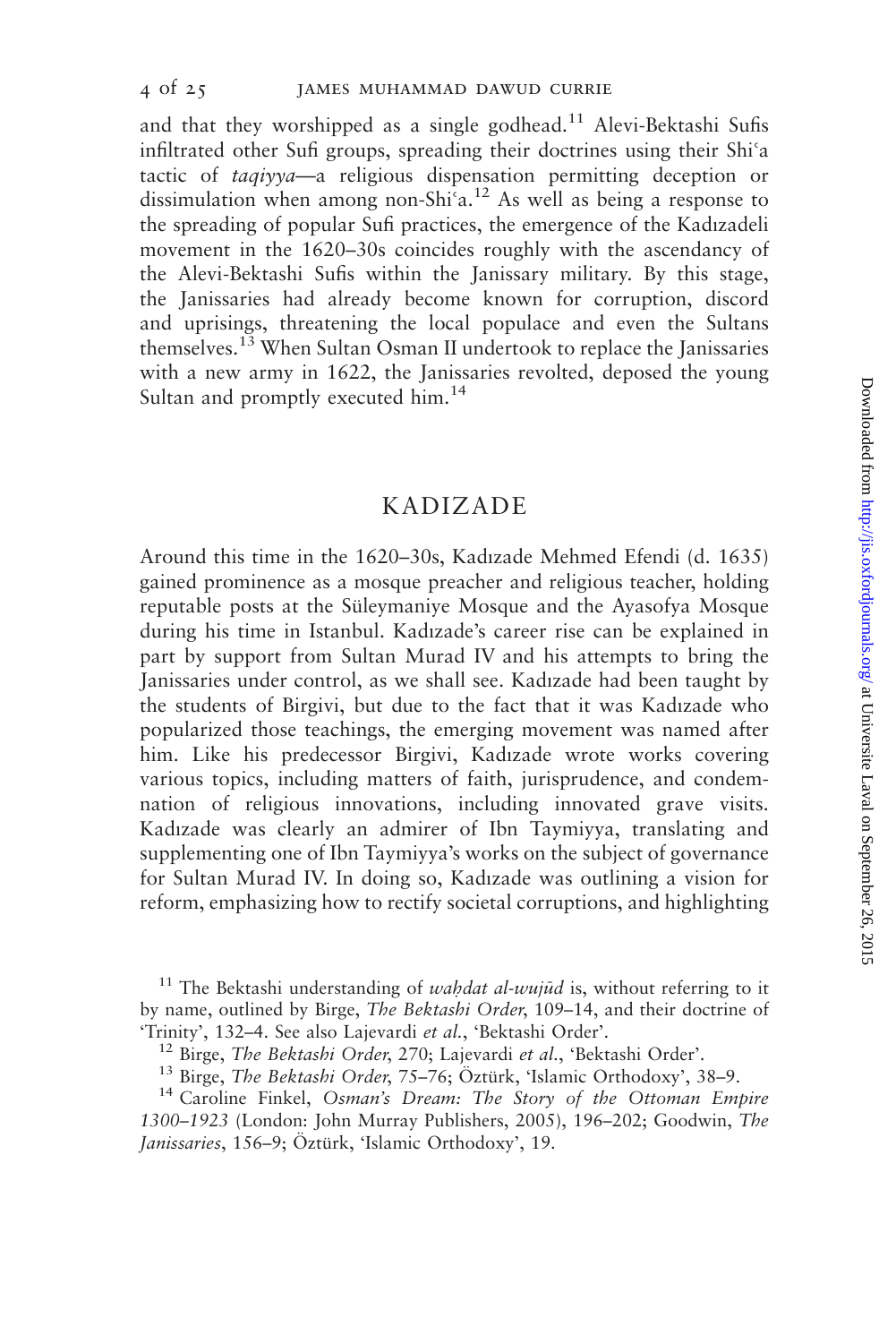the need to follow the Qur'an and Sunna as the basis of a sound Islamic community. $15$ 

Not dissimilar to Birgivi before him, Kadızade had been attracted to the Sufi path earlier in life and had joined the Khalwatī tarīga. He had later left the *tariqa* dissatisfied, and resumed his career in mosque preaching. He then became vocal in condemning Sufi practices and the Khalwatis bore much of the brunt of his condemnation. Kadızade was particularly known for his scholarly clashes with the Khalwati Sufi Shaykh, 'Abdülmecid Sivasi. Both Kadızade and Sivasi had enjoyed the patronage of Sultan Murad IV, and this may have gone a considerable way in popularizing their debate and spreading their fame. Sivasi was also a mosque preacher and both men started to amass followers. This saw an emerging debate amongst mosque preachers, with the rise of two rival groups competing for the same government preaching posts. Issues of religious controversy, usually reserved for scholars, were now being broadcast publicly on the pulpits of mosques by preachers from opposing camps.<sup>16</sup> The group aligned with Kadızade came to be known by historians and their enemies as *Kadızadeliler* (Kadızadelis), although they preferred to be known in Turkish simply as *Fakihler* (*fuqaha*<sup>2</sup> in Arabic, i.e. jurists).<sup>17</sup> It has been suggested that the term *Kadızadeli* was used by opponents attempting to distance them from orthodoxy and to designate them a newly emergent group.<sup>18</sup> In this respect, there are similarities with the more recent use of the name Wahhābī.

Sultan Murad IV was known for his strict prohibitions of alcohol, tobacco and coffee in Istanbul, ordering the executions of those who broke these prohibitions. To understand the reasons for these bans, one should appreciate the nature of the recent discord occurring from among the Janissary troops. It is reported that, around that time, the Janissary soldiers were involved in all sorts of corruptions, such as smoking in the mosques, committing open fornication, shedding blood and raiding property. Coffee houses and taverns were known as the gathering places of Janissary discord, and so these prohibitions of tobacco and coffee should be understood in this context. Kadızade was certainly important in providing religious support for the Sultan in enforcing these bans.<sup>19</sup>

<sup>15</sup> Kadızade's work was titled *Tāj al-rasā'il wa-minhāj al-wasā'il*: Öztürk, 'Islamic Orthodoxy', 154–5; Çavuşoğlu, 'The Kādīzādeli Movement', 73.

<sup>16</sup> This biographical account of Kadızade is based on Öztürk, 'Islamic Orthodoxy', 144–214; Çavuşoğlu, 'The Ķāḍīzādeli Movement', 60–106; Zilfi, 'The Kadızadelis', 251–8.

<sup>17</sup> Öztürk, 'Islamic Orthodoxy', 215–16. <sup>18</sup> Ibid, 216. 19 Ibid, 17–23, 38–44.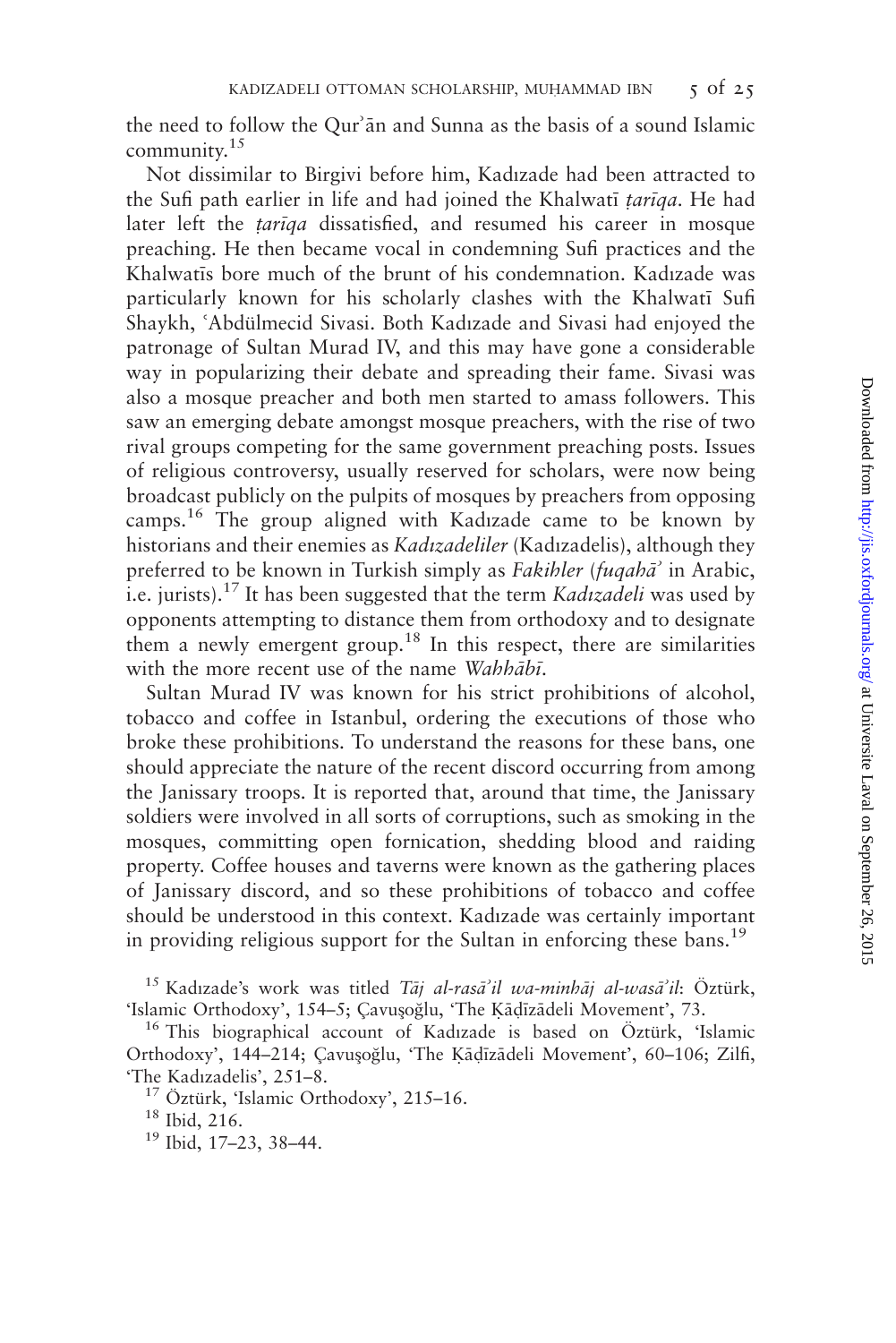One of the main issues of Kadızadeli contention concerned innovated grave visits. Kadızade wrote *Irshād al-uqu*l, in which he addresses this issue, summarizing some of the arguments found in Ibn al-Qayyim's Ighāthat al-lahfān. Kadızade's position on innovated grave visits is strict and he compares the practice to the customs of pre-Islamic idolaters. By contrast, Sivasi defended such grave visits.<sup>20</sup> The Kadızadeli movement also relied on a text called Ziyarat al-qubur, most commonly attributed to Birgivi<sup>21</sup> and again based on Ibn al-Qayyim's Ighathat al-lahfan. In Ziv $\bar{a}$ rat al-qub $\bar{u}$ r, an opinion can be found that innovated grave visits, when taken to a certain level, were an issue over which blood could be spilt and property taken.<sup>22</sup> In other words, the author considered it a matter over which war could be waged. This staunch opinion would have repercussions later through the centuries with the actions of Muhammad ibn 'Abd al-Wahhāb.

# **AL-USTUWĀNĪ**

From around the 1650s and after the death of Kadızade, Muhammad ibn Ahmad al-Ustuwānī (d. 1661) became the next famous Kadızadeli leader. He is a very important figure whose scholarship can be linked to Muhammad ibn 'Abd al-Wahhāb. Al-Ustuwānī was born in Damascus in 1608. Originally a follower of the Eanbal; school, he later switched to the Shafi<sup>c</sup>i school. He studied under scholars in Damascus and Egypt, later travelling to Istanbul, where he adopted the Hanafi school. During his career, he took positions at various mosques in Istanbul, including at the Ayasofya, the Sultan Ahmed and the Sultan Mehmed (Fatih) Mosques. Due to the strength of his scholarship and his effective preaching, al-Ustuwānī assumed a role of leadership amongst the Kadızadelis. Through his popularity, he became the preacher for the elite guards at the palace of the Sultan. Al-Ustuwāni's influence as religious teacher in the palace grew further and he became known as 'Padişah Şeyhî'('the Shaykh to the Sultan')—to the young Mehmed IV.<sup>23</sup>

<sup>20</sup> Ibid, 366–73; Çavuşoğlu, 'The Kādīzādeli Movement', 302–7.<br><sup>21</sup> The attribution of Ziyārat al-qubūr to Birgivi has been questioned recently. See Ahmet Kaylı, 'A critical study of Birgivi Mehmed Efendi's (d. 981/1573) works and their dissemination in manuscript form' (MA diss., Institute for Graduate Studies in Social Sciences, Boğaziçi University, 2010).<br><sup>22</sup> Ziyārat al-qubūr al-shar<sup>c</sup>iyya wa-l-shirkiyya [attributed to Birgivi] (Amman:

Dār al-Bashīr, 2nd edn., 1996), 34.<br><sup>23</sup> Öztürk, 'Islamic Orthodoxy', 223; Çavuşoğlu, 'The Kāḍīzādeli Movement',

124.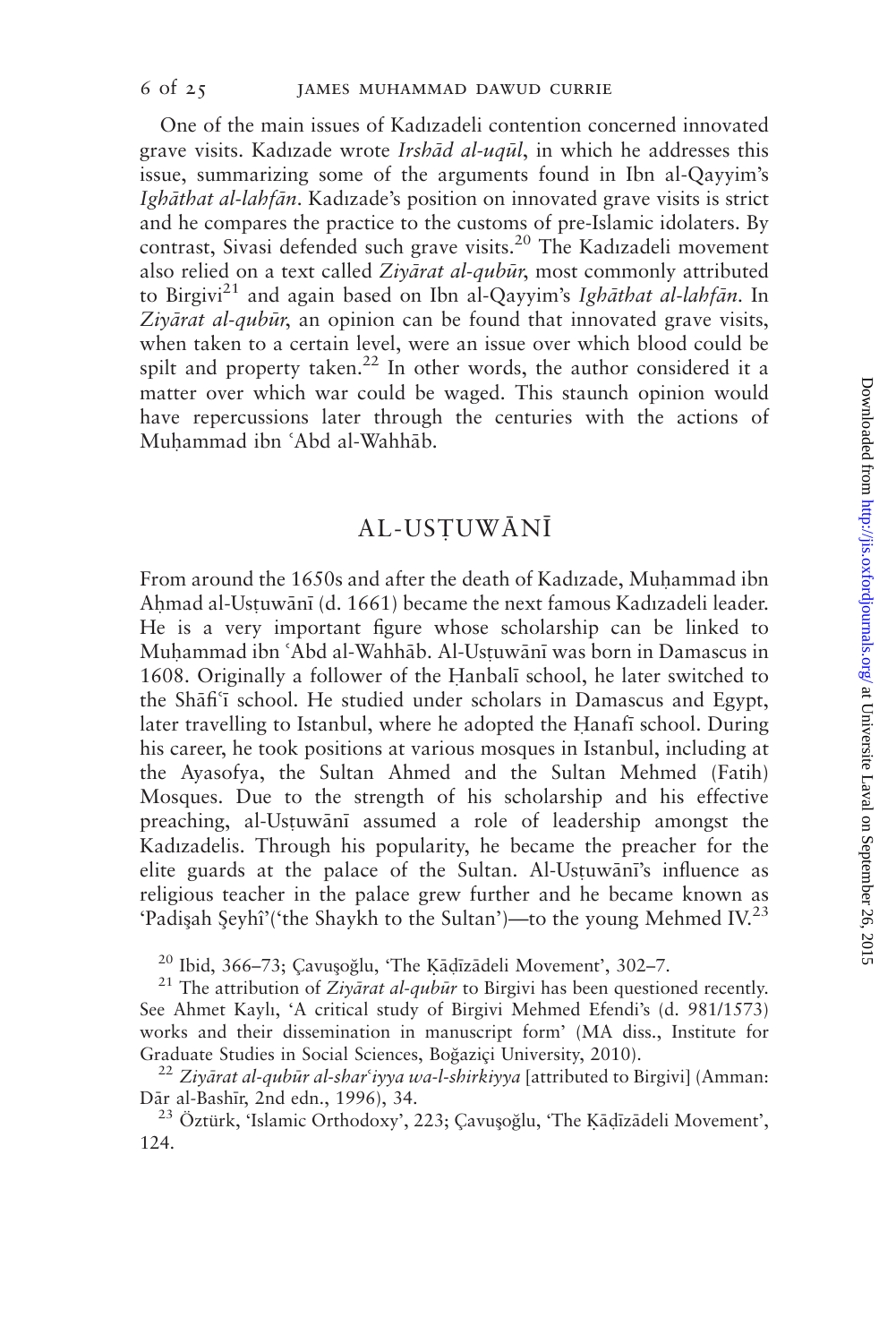Under the leadership of al-Ustuwānī, the Kadızadeli movement entered a new phase of militancy and heightened fervour. This period appears to have been characterized by Kadızadeli exhortations for laymen to participate in 'enjoining the right and forbidding the wrong', allowing them some use of force which, if left unqualified, contained the inherent danger of ensuing violence and vigilante behaviour. Al-Ustuwānī himself held an uncompromising position against religious innovations and was willing to use state-endorsed violence to enforce that position if necessary. In his Risāla, his teachings recorded by a student in the Ottoman Turkish language, al-Ustuwānī clarified the various forms of shirk (polytheism) and included under shirk the act of asking for intercession from the dead. In this work, he judged making vows and sacrifices to stones, trees and tombs as acts of *kufr* (unbelief), resulting in an eternal abode within hell.<sup>24</sup> These are themes and views that would re-emerge some decades later in the book Kitāb al-Tawhīd by Muhammad ibn 'Abd al-Wahhāb.

Around 1650–1, al-Ustuwānī exerted his influence over the Grand Vizier, who gave a decree for the demolition of a Khalwati Sufi lodge, with the Kadızadelis implementing that command. Attempts were made to extend this decree and destroy more Sufi lodges, but not without successful defence from Sufis and resistance from scholars who disapproved of forceful action against Sufi practices. During al-Ustuwānī's time, two Khalwatī Sufis wrote criticisms of Birgivi's work, al-Tariga al-Muhammadiyya, in an attempt to undermine the Kadızadeli movement. Al-Ustuwānī and his followers took the matter to the Sultan, and after the verdict of a council of Ottoman scholars led by the Seyhülislam, an injunction was passed preventing criticisms of Birgivi and his work.

In 1656, after the very recent appointment of Köprülü Mehmed Paşa as Grand Vizier, and sensing an opportunity for change, the Kadızadelis under al-Ustuwānī set about implementing a plan for complete reform. Their vision was to secure the support of the young Sultan Mehmed IV, then to eliminate all religious innovations that had appeared since the beginning of Islam and to destroy Sufi lodges, forcing their opponents to renew their faith or face death. Kadızadelis gathered in the vicinity of the Fatih Mosque with weapons, ready for action and calling the people to rally to arms. Grand Vizier Köprülü Mehmed convened a meeting of scholars who judged the incitements of the Kadızadelis punishable by death. However, rather than having them executed, Köprülü Mehmed had al-Ustuwānī and other Kadızadeli leaders exiled to Cyprus, with al-Ustuwānī returning to Damascus later in 1656.

 $24$  Ibid, 305; Öztürk, 'Islamic Orthodoxy', 372–3.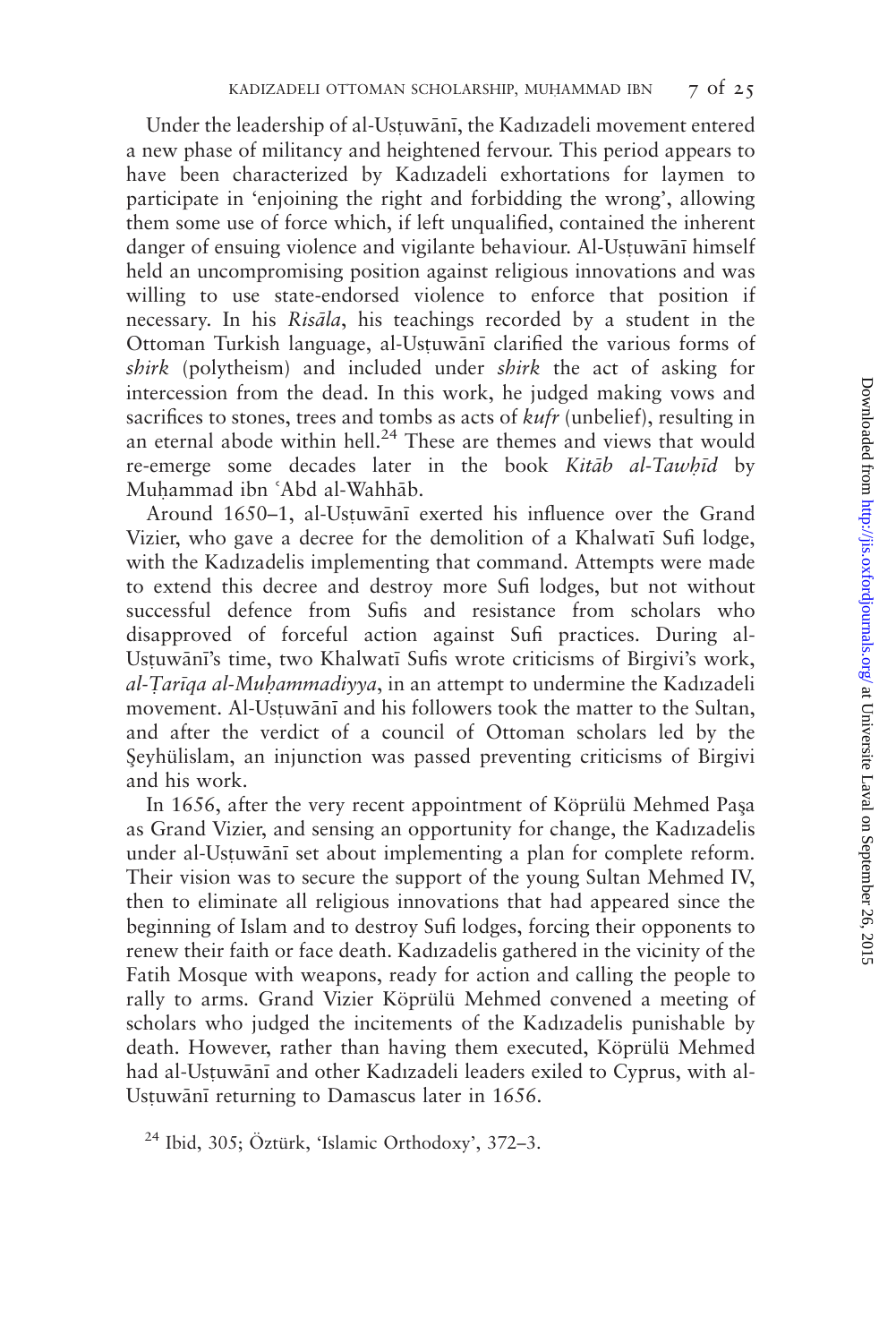On his return, al-Ustuwānī took a role in teaching at the Umayyad Mosque in Damascus, speaking about topics that the people there had never heard before.<sup>25</sup> Later, he taught at the Salimiyya School and attempted to gain the chief teaching position in the Umayyad Mosque, but the post was given to another candidate. Al-Ustuwānī passed away soon afterwards.<sup>26</sup> Although he had failed to obtain that chief role at the Umayyad Mosque, his son Mustafā al-Ustuwānī was appointed to that position some time after his father's death, reportedly following his father's path and method. $27$ 

The account of al-Ustuwānī may surprise many people. With al-Ustuwānī, we have an essentially (so-called) 'Wahhābī' vision to eliminate all religious innovations, using force if necessary, except that this existed about 50 years before Muhammad ibn 'Abd al-Wahhāb was born, and it was being implemented by an imam to the Ottoman Sultan. Some 80 to 90 years later, this vision would be enacted with greater success by Muhammad ibn 'Abd al-Wahhāb from outside the Ottoman lands. Given this striking similarity and the scholarly links between Muhammad ibn 'Abd al-Wahhāb and al-Ustuwānī, which we will later examine in detail, the possibility that al-Ustuwānī was the political and religious forerunner to Muhammad ibn 'Abd al-Wahhāb deserves further consideration and investigation.

# VANİ, AL-MAGHRIBĪ AND THE KÖPRÜLÜ ERA

The history of the Kadızadeli movement in Istanbul does not end with al-Ustuwānī; rather, interestingly, it continues with the very man who had organized his exile. It is clear that Grand Vizier Köprülü Mehmed had little tolerance for instigators of potential civil discord, and his exiling of the prominent Kadızadeli leaders appears to have been a political measure to exert his authority as the new Grand Vizier. It may initially be assumed that Köprülü Mehmed was an enemy to the Kadızadelis. However, rather than having the Kadızadeli leaders executed as

 $^{25}$  Under the indexed biography of Muhammad al-Ustuwānī al-Dimashqī as outlined by al-Muhibbī, Khulāsat al-athar fī a'yān al-qarn al-hādī 'ashar (Cairo: Matba'a al-Wahbiyya, 4 vols., 1284 [1867–8], iii. 386–9). <sup>26</sup> The above biographical account of al-Ustuwānī is based on Öztürk, 'Islamic

Orthodoxy', 215–65; Çavuşoğlu, 'The Kāḍīzādeli Movement', 107–48; Zilfi, 'The Kadızadelis', 258–62.

 $27$  As reported under the indexed biography of Mustafa al-Ustuwani by Murādī, Silk al-durar fī a'yān al-qarn al-thānī 'ashar (Beirut: Dār Ibn Hazm & Dār al-Bashā'ir al-Islāmiyya, 3rd edn., 4 vols., 1988), iv. 200-1.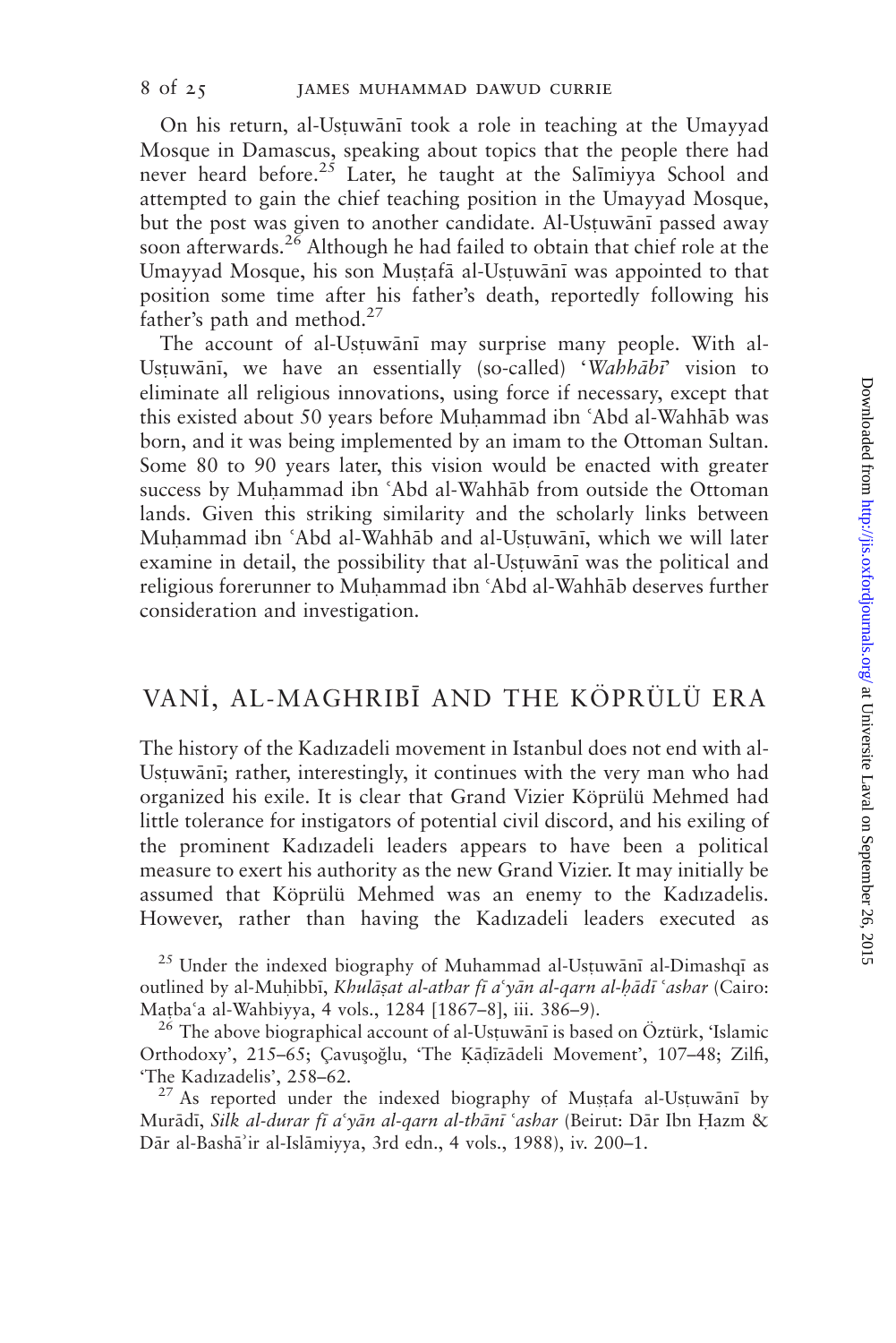originally decreed, he arranged instead for their exile—an act of leniency. Indeed, it is documented that Köprülü executed a number of Sufi leaders at around the same time, dealing with them much more severely. Köprülü went on to implement Kadızadeli-style bans on certain Sufi practices.<sup>28</sup> T. Smith, who travelled to Istanbul at that time, gives the following description of Köprülü: 'This man also forbade the Dervishes to dance in a ring and turn round, which before was their solemn practice at set times before the people'.<sup>29</sup>

Furthermore, when Köprülü Mehmed's son Köprülü Fazıl Ahmed Paşa took on the role of Grand Vizier after his father's death, he became the major patron of the next famous Kadızadeli leader, Sayyid Vani Mehmed Efendi (d. 1685).<sup>30</sup> Mehmed Vani and the Köprülü family are important because, through them, the Kadızadeli movement entered an era of heightened power. This Köprülü era, up until 1683, marks the last period of extended flourishing and expansion for the Ottomans, and their greatest landmass,<sup>31</sup> during which they were implementing Kadızadeli policies.

After travelling widely for his religious education, Mehmed Vani had settled in Istanbul, establishing himself as an eloquent and persuasive preacher based at the Sultan Selim Mosque. He had already struck up a friendship with Köprülü Fazıl Ahmed, the son of the Grand Vizier. Through this friendship, when Köprülü Fazıl Ahmed replaced his father as Grand Vizier in 1661, Vani was able to gain the respect of Sultan Mehmed IV. Vani was appointed as teacher to the Sultan and also to the Sultan's son, receiving the title of imperial preacher (Hunkar va'izi). Like al-Ustuwānī before him, Vani became known as 'Padişah Şeyhi'('the Shaykh to the Sultan'). Using his political influence, Vani managed to persuade the Sultan to forbid Sufi dancing rituals and innovated grave visits.<sup>32</sup> In 1668, Vani gained support from the Grand Vizier and the

 $28$  For details of Köprülü Mehmed's activities, see: Öztürk, 'Islamic Orthodoxy', 264–8.<br><sup>29</sup> Ibid, 268, citing John Ray, *A Collection of Curious Travels and Voyages* 

(London, 2nd edn., 1738), ii. 384.<br><sup>30</sup> Öztürk, 'Islamic Orthodoxy', 269–70; Çavuşoğlu, 'The Ķāḍīzādeli<br>Movement', 153–4; Zilfi, 'The Kadızadelis', 263.

 $31$  Marc D. Baer, Honored by the Glory of Islam: Conversion and Conquest in Ottoman Europe (New York: Oxford University Press, 2008), 227, 240; Peter Turchin, Jonathan M. Adams and Thomas D. Hall, 'East–West Orientation of Historical Empires and Modern States', Journal of World-Systems Research, 12/2

(2006): 219–29, at 223.<br> $32$  This biographical account of Vani Efendi is based on Öztürk, 'Islamic Orthodoxy', 271–6; Çavuşoğlu, 'The Kādīzādeli Movement', 153–6; Zilfi, 'The Kadızadelis', 263–5.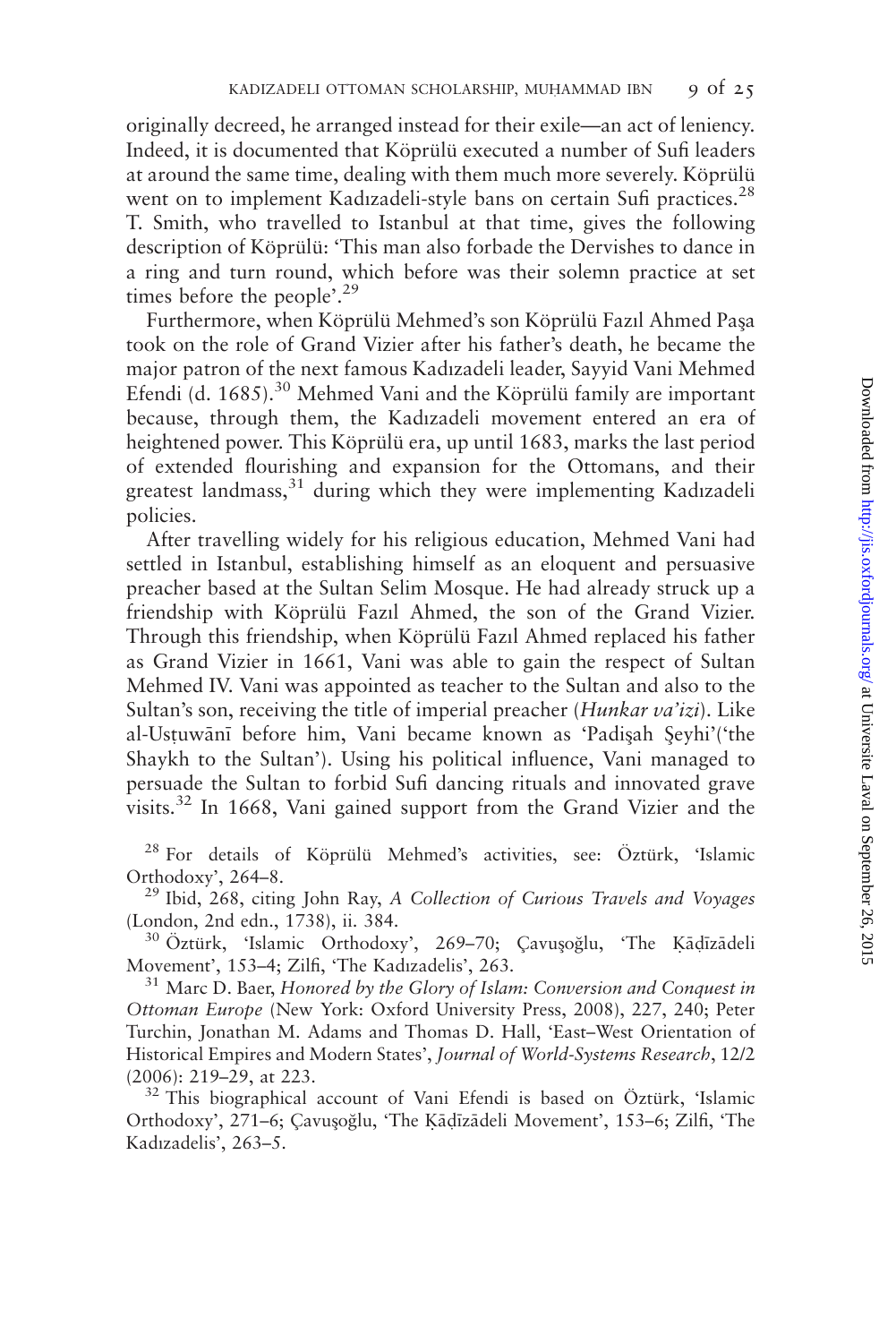Sultan to have a Bektashi shrine demolished, $33$  an act that was unlikely to have gained them any friends from the Alevi-Bektashi spiritual mentors of the Janissaries. Since the military were often the main enforcers of Kadızadeli prohibitions, it seems likely that there was competition between the Kadızadelis and the Alevi-Bektashis for the hearts and minds of the ordinary Janissary soldiers.

Around 1671, Grand Vizier Köprülü Fazıl Ahmed established an important relationship with a Moroccan hadith scholar called Muhammad ibn Sulaymān al-Maghribī (d. 1683), who also had reported affiliation with the Shādhilī Sufi tarīqa. About a year later, al-Maghribī was promoted to the guardianship of the Haramayn awqāf (the trusts of the two Sacred Sanctuaries) in Makka and Madina. Importantly, he was also given a decree from the Ottoman Sultan to outlaw certain unorthodox Sufi customs. Despite his own Sufi connections, al-Maghrib; had effectively become the agent for Kadızadeli reforms in Makka and Madina, with the prohibitions mirroring those in Istanbul at the same time.<sup>34</sup>

Grand Vizier Köprülü Fazıl Ahmed passed away in  $1676<sup>35</sup>$  but the influence of Vani in Istanbul and of al-Maghribi in the Hijaz continued. As part of an expansionist Ottoman vision, and aiming to mobilize Janissary military zeal, Vani was appointed army preacher for the 1683 Vienna campaign, led by the new Grand Vizier, Kara Mustafa Paşa, the son-in-law of Köprülü Mehmed.<sup>36</sup> This Vienna mission resulted in a major defeat for the Ottomans, which some chroniclers attributed to poor military planning, weak leadership, disunity in the military ranks and lack of piety. $37$ 

# <sup>33</sup> Baer, *Honored by the Glory of Islam*, 114; Zilfi, 'The Kadızadelis', 263.<br><sup>34</sup> This biographical account of Muhammad ibn Sulaymān al-Maghribī is

based on Basheer M. Nafi, 'Taşawwuf and Reform in Pre-Modern Islamic Culture: In Search of Ibrāhīm al-Kūrānī', Die Welt des Islams, n.s. (2002; Arabic Literature and Islamic Scholarship in the 17th/18th Century: Topics and Biographies) 42/3: 307-55, at 316-19. See also Abū l-Mawāhib al-Hanbalī, Mashyakhat Abī al-Mawāhib al-Hanbalī (ed. Muhammad Mutī<sup>s</sup> al-Hāfiz; Beirut: Dār al-Fikr al-Mu'āṣir; Damascus: Dār al-Fikr, 1990), his biography of al-Maghribī; 'Abd al-Mālik al-'Isāmī, Samt al-nujūm al-'awālī fi-anbā' al-awā'il wal-tawālī, (ed. 'Ādil Ahmad 'Abd al-Mawjūd, 'Alī Muhammad Mu'awwad; Beirut: Dār al-Kutub al-'Ilmiyya, 4 vols., 1998), iv. 510-47; al-Muhibbī, Khulāṣat al-athar, iv. 204–8.<br><sup>35</sup> Nafi, 'Taṣawwuf and Reform', 318; Öztürk, 'Islamic Orthodoxy', 275.

Gavusoğlu, 'The Kāḍīzādeli Movement', 155; Baer, Honored by the Glory, 170–1.<br><sup>36</sup> For these details, and more on the ill-fated 1683 Vienna campaign, see

Çavuşoğlu, 'The Kādīzādeli Movement', 155; Öztürk, 'Islamic Orthodoxy', 28–9, 275–6; Paul K. Davis, Besieged: 100 Great Sieges from Jericho to Sarajevo (Oxford: Oxford University Press, 2003), 139–42; Baer, Honored by the Glory, 205–27.<br><sup>37</sup> Ibid, 222.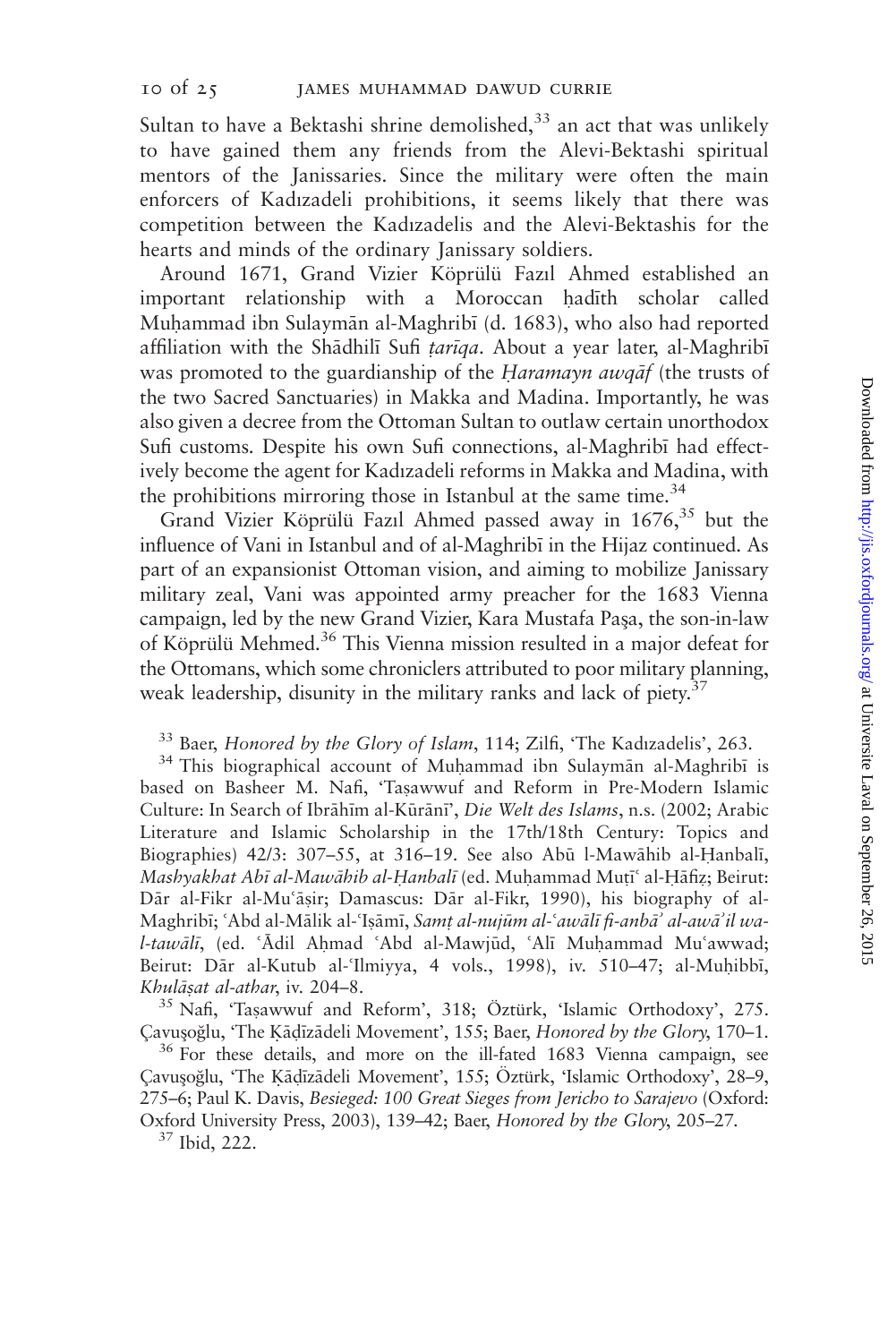Grand Vizier Kara Mustafa Paşa was later executed for this defeat.<sup>38</sup> Vani was exiled to his land near Bursa, dving in 1685,<sup>39</sup> with one account recording that he was murdered by enemies.<sup>40</sup> After Vani's exile, his reforms unravelled and the Kadızadeli political influence in Istanbul crashed. The Vienna defeat also left Sultan Mehmed IV very unpopular, and he was dethroned in  $1687$  in a military coup.<sup>41</sup> Given the Alevi-Bektashi influence over the Janissary corps, their spiritual mentors would no doubt have opposed the recent Kadızadeli reforms, both politically and religiously. After the military coup, Mehmed IV was imprisoned and banished from Istanbul to Edirne, where he died around 1692–3.<sup>42</sup> In the Hijaz, al-Maghribi's venture into politics also left him unpopular. He was exiled from the region in 1682, dying in Damascus about one year later.<sup>43</sup> The timing of his exile coincided closely with the Vienna defeat, and thus Kadızadeli political influence faltered in Istanbul and the Hijaz at almost the same time.

# AL-NĀBULUSĪ AND SUN'ALLĀH AL-HALABĪ

Following the defeat in Vienna and the sudden political weakening of the Kadızadelis, Damascus then became their main stronghold, probably due to a lasting influence from al-Ustuwānī and his followers. Interestingly, one of the best pictures of Kadızadeli activity in Damascus can be constructed by examining the writings of an opposing Sufi scholar, 'Abd al-Ghanī al-Nābulusī (d. 1731).

Al-Nābulusī was a controversial Naqshbandī Sufi Shaykh, Hanafī jurist and hadīth scholar from Damascus. Many of his opinions on Sufi beliefs and practices put him in conflict with the Kadızadelis of his  $time<sup>44</sup>$  Al-Nabulusi reportedly characterizes his opponents with the following qualities: 'they deny vocal *Dhikr*; they call the Sufis Kafirs

 $38$  Öztürk, 'Islamic Orthodoxy', 29; Çavuşoğlu, 'The Kāḍīzādeli Movement', 155; Baer, Honored by the Glory, 223–4.

 $^{39}$  Öztürk, 'Islamic Orthodoxy', 276; Çavuşoğlu, 'The Kāḍīzādeli Movement', 155; Baer, Honored by the Glory, 226.

<sup>40</sup> Öztürk, 'Islamic Orthodoxy', 292.<br><sup>41</sup> Baer, *Honored by the Glory*, 235–7; Finkel, Osman's Dream, 293–8.<br><sup>42</sup> Baer, *Honored by the Glory*, 237–40; Finkel, Osman's Dream, 298.<br><sup>43</sup> Nafi, 'Tasawwuf and Reform', 318–1

Mashyakhat in his biography of al-Maghribī; 'Abd al-Mālik al-'Isāmī, Samt al $nuij\$ , iv. 547.<sup>44</sup> For a comprehensive work covering the life and works of 'Abd al-Ghani al-

Nābulusī, see von Schlegell, 'Sufism in the Ottoman Arab World'.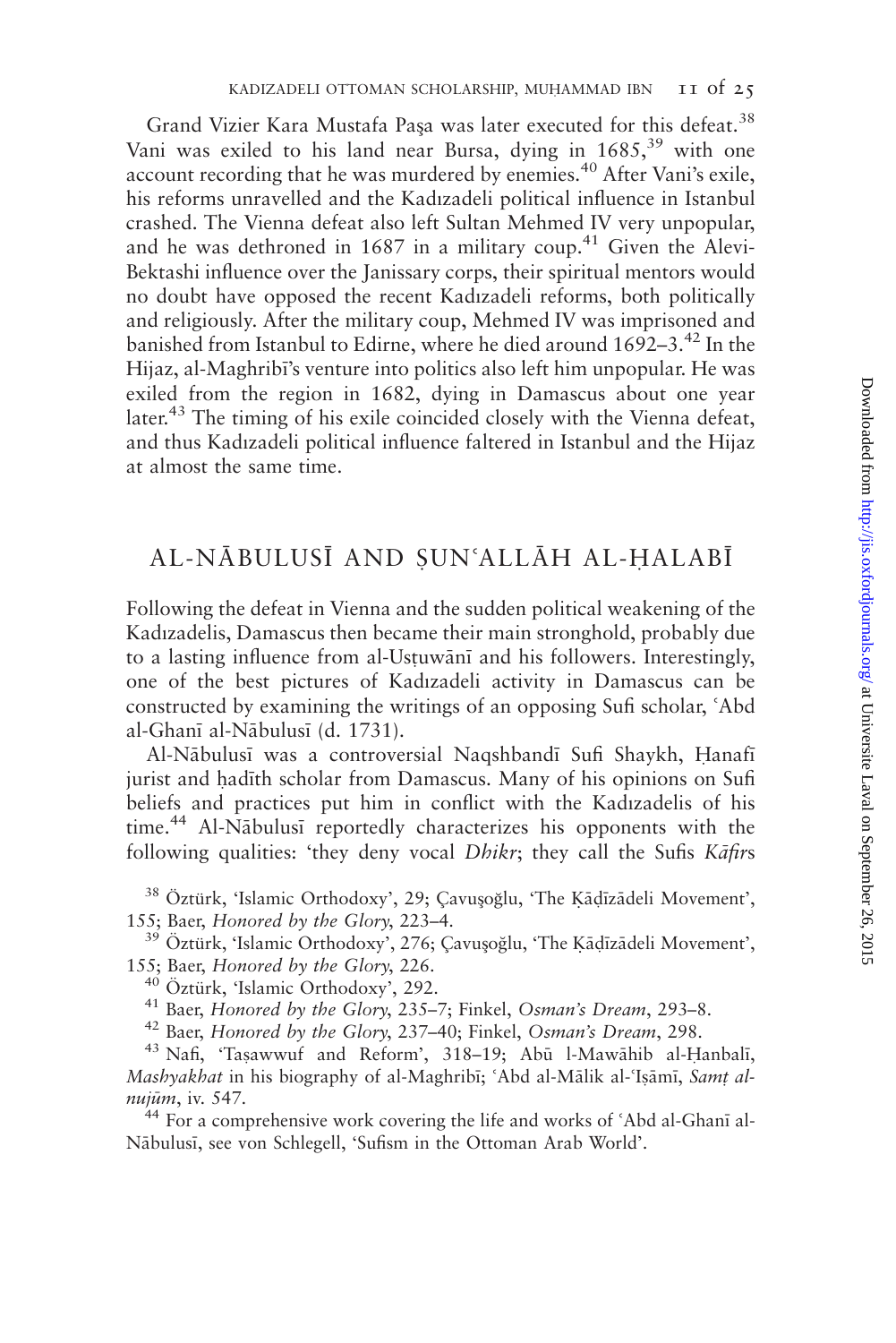(unbelievers); they despise the descendants of the Prophet and they destroy their shrines; they claim you cannot make  $Du^{\zeta}\bar{a}$  (supplication) to the dead; these Turks give Fatwas on the impurity (Najasa) of tobacco, saying the smoker's prayer is null and void'. $45$ 

Al-Nābulusī concentrated a great deal of his scholarly efforts on attempting to refute his Kadızadeli opponents, as evidenced by his written output. His aim appears to have been a thorough deconstruction of the Kadızadeli movement and its positions. He wrote works defending music, Sufi whirling, and smoking tobacco, as well as defending the works of the Sufi Ibn 'Arabi and the doctrine of wahdat al-wujūd. While in seclusion for seven years, he wrote a commentary on Birgivi's al-Tariga al-Muhammadiyya, which seems to have been an attempt to neutralize this work, given its importance for the Kadızadelis.

Additionally, around 1673, al-Nābulusī wrote a book about grave visits titled Kashf al-nūr 'an aṣḥāb al-qubūr,<sup>46</sup> asserting that the miracles of saints continue after death and that help can be sought directly from them. Within this work, he describes his opponents as fearing unbelief (kufr) and polytheism (shirk) for the common folk, and, in order to protect them, preventing visits to tombs, destroying the structures built over the graves of the pious, and removing the covering cloths, placed in decoration. He writes: 'They say they perform this desecration to show the masses that dead saints have no power to defend themselves', and then, significantly, al-Nābulusī proceeds to charge them with unbelief. $47$ He certainly demonstrates here a low threshold for accusing his opponents of unbelief, and this tendency is further evidenced in the following example.

In a letter written from Aleppo dated around 1730, he is asked: 'What do you say of this situation: A man calls out "Ya Rasul Allah!" and another man says, "The Messenger of Allah is dead. His madad (assistance) has ceased''. Please respond ... because the second man is a Kadızadeli of high standing'. Al-Nābulusī then responds by seemingly equating this second man's words with denial of the continuing prophethood of the Prophet, and therefore unbelief.<sup>48</sup>

This letter is important because it shows the presence of Kadızadelis in Syria—specifically Aleppo —even until the 1730s, just one decade before Muhammad ibn 'Abd al-Wahhāb declared his mission. Indeed, a scholar

<sup>&</sup>lt;sup>45</sup> As cited and translated in ibid, 108.<br><sup>46</sup> 'Abd al-Ghanī al-Nābulusī, *Kashf al-nūr 'an aṣḥāb al-qubūr* (ed. Aḥmad Farīd al-Mazīdī; Cairo: Dār al-Āthār al-Islāmiyya, 2007); von Schlegell, 'Sufism in the Ottoman Arab World', 272.<br><sup>47</sup> Ibid, 79–80. See al-Nābulusī, *Kashf al-nūr*, 50–1.<br><sup>48</sup> Von Schlegell 'Sufism in the Ottoman Arab World', 94.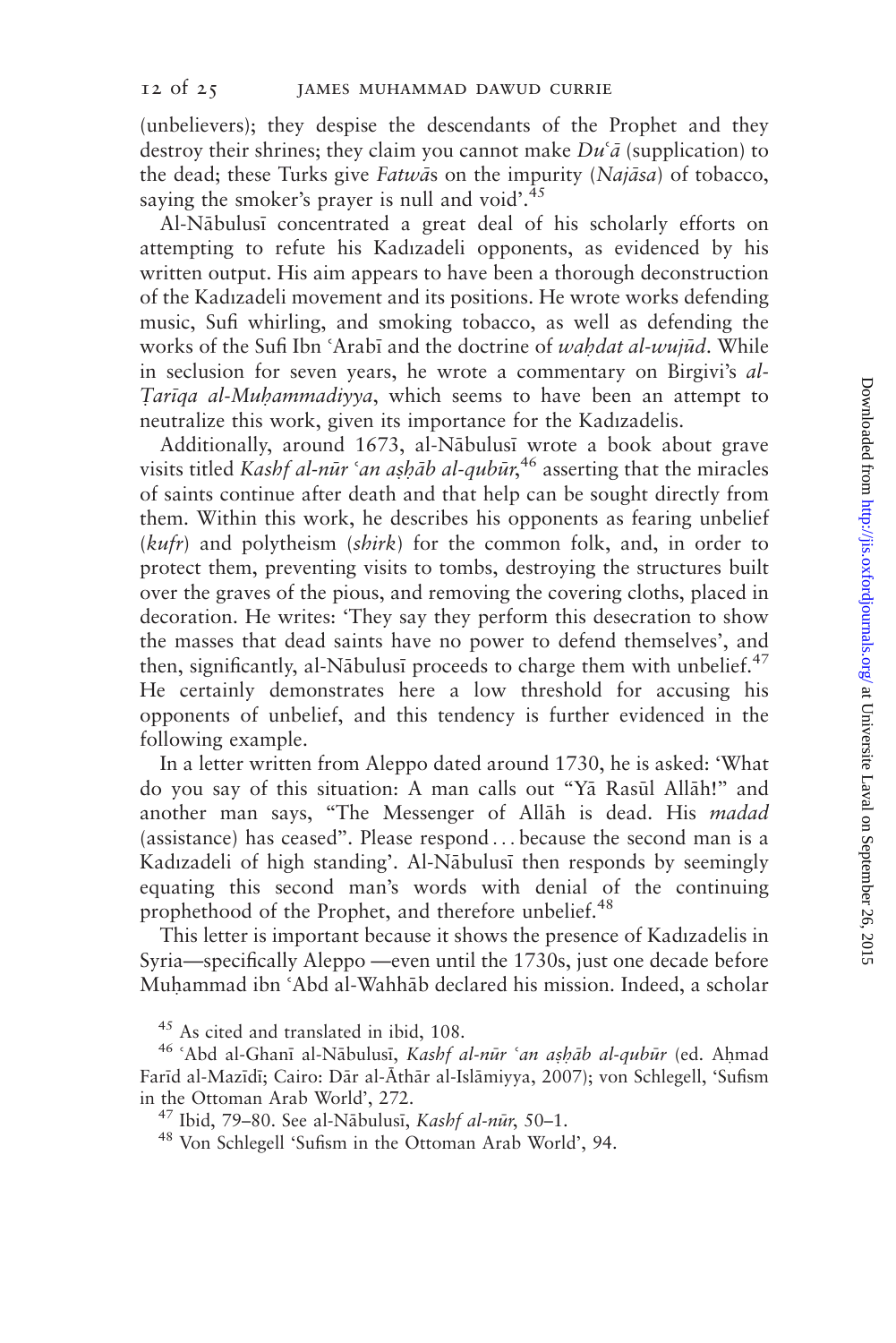from Aleppo contemporary with al-Nābulusī, Şun'Allāh al-Halabī (d. 1708) wrote a book called Sayf Allāh 'alā man kadhaba 'alā awliva<sup>3</sup> Allah (The sword of God against the one who belies the friends of God). In this work, Sun'Allāh al-Halabī directly rebutted the concepts found in al-Nābulusī's book on grave visits and strongly opposed asking help from dead saints:

Nowadays, multitudes from amongst the Muslims have emerged claiming that the saints have powers of disposal (*tasarrufat*) in their life and after death, and through them help is sought in difficulties and calamities, and by their aspirations, matters of concern are resolved, so they come to their graves, call to them to fulfil their needs, adducing as evidence [for this practice] that these are miracles from them. Some who claim knowledge of juristic issues reinforce this for them, and support them with Fatwas and treatises...This, as you see, is speech containing negligence and excess, and extremism in the religion due to abandoning precaution. Rather, therein is eternal damnation and infinite punishment, due to what it contains of the odours of actual Shirk, and of contending with the authoritative Mighty Book and opposition to the beliefs of the Imams, and that which this Umma has agreed upon.<sup>49</sup>

Importantly, Sun'Allah al-Halabi is here reporting a new emergence: 'Nowadays, multitudes from amongst the Muslims have emerged...'. It would seem highly likely that the political weakening of the Kadızadelis had allowed such groups to come out in strength and confidence, largely unopposed from Istanbul, and as a consequence, now much stronger in the rest of the Ottoman lands.

Sun<sup>'</sup>Allah al-Halabi's work deals with the same basic issues as al-Nābulusī's book, but from the opposite viewpoint. This raises the strong possibility that he wrote it as a direct refutation. Coming from Syria, being a Hanafi jurist and preacher ( $w\bar{a}$ <sup>c</sup>iz), and writing about Kadızadeli themes during this era, Sun'Allāh al-Halabī's biographical details would certainly appear to fit the Kadızadeli profile,<sup>50</sup> bearing in mind that the Kadızadelis did not generally apply this name to themselves. Crucially, his book is referenced in early Saudi scholarship,  $51$  so learning more

 $49$  This passage is from the beginning of Sun'Allah al-Halabi's Arabic text. I would like to thank Zameelur Rahman for providing the basis for this translation.<br><sup>50</sup> For the Arabic text of the work by  $\text{Sun'}\$ Allāh al-Halabī, with commentary

and brief biography, see Sun'Allāh al-Halabī, Sayf Allāh 'alā man kadhaba 'alā awliyā' Allāh (ed. 'Alī Ridā b. 'Abd Allāh b. 'Alī Ridā; Cairo: Dār al-Kitāb wa-l-

Sunna, 2007).<br><sup>51</sup> ^Abd al-Raḥmān ibn Ḥasan Āl al-Shaykh, *Fatḥ al-Majīd Sharḥ Kitāb al-*Tawhid, translated as Divine Triumph: Explanatory Notes on the Book of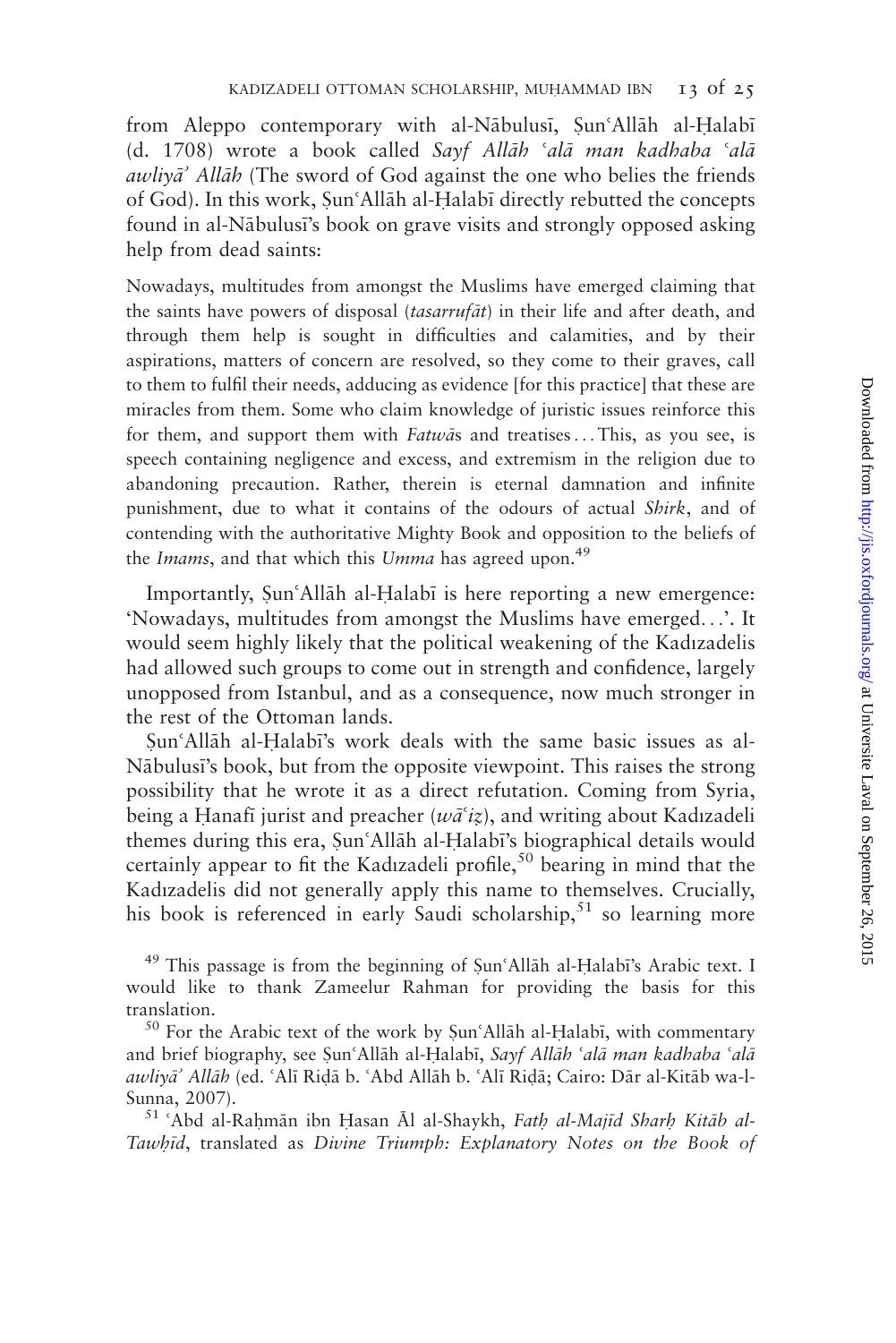about the life and works of this scholar seems important in order to determine whether he had any Kadızadeli links or contacts with known hadith circles, particularly those in Damascus and the Hijaz.

His book, Sayf Allah, seems to have been one of the very few works in response to the writings of 'Abd al-Ghanī al-Nābulusī. Al-Nābulusī was perhaps so comprehensive in his deconstruction of the Kadızadeli movement that it would have been too difficult and time-consuming for the remaining Kadızadelis to mount an equally comprehensive academic defence. In any case, after the defeat in Vienna, the Kadızadelis had lost their political influence in Ottoman lands, and so such a full academic response was unlikely to have been politically fruitful. In his critiques, al-Nābulusī probably contributed to undermining the movement's reliance on the works of Birgivi, and by doing so, inadvertently set the stage for a new reformer to continue the Kadızadeli efforts, with a fresh start and with greater emphasis on hadith sciences.

# AL-RŪMĪ AND THE 1711 CAIRO RIOT

Weakened after the 1683 Vienna defeat, and politically displaced by scholars like al-Nābulusī, the Kadızadelis would become more distanced from state religious institutions within Ottoman lands. In this context, it is worth mentioning the 1711 riot caused in Cairo by a Kadızadeli preacher and student of knowledge, known simply as al-Rūmī. His provocative sermons incited such discord that Azhar scholars openly responded to his contentions. Reading from the works of Imam Birgivi and echoing the themes of Sun'Allāh al-Halabī's work, al-Rūmī objected to various aspects of innovated grave visits and associated beliefs about the miracles of saints after death. He emphasized enjoining the right and forbidding the wrong, condemning those who did not perform this duty, as he understood it. He demanded that Sufi lodges be converted into madrasas. Furthermore, he described those gathered in groups who 'shout and jump until midnight on the pretense of performing a  $dhikr<sup>52</sup>$ as committing an act of unbelief, mirroring the tough fatwa of the Ottoman Şeyhülislam Ebu's-Su'ud against dawarān almost two centuries

Tawheed (ed. Selma Cook; transl. 'Ali as-Sayed al-Halawani; El-Mansoura: Dār al-Manāra, 1421/2002), 161–3.<br><sup>52</sup> As translated by Rudolph Peters, 'The Battered Dervishes of Bab Zuwayla:

A Religious Riot in Eighteenth-Century Cairo' in Nehemia Levtzion and John Obert Voll (eds.), Eighteenth-Century Renewal and Reform in Islam (Syracuse, NY: Syracuse University Press, 1987), 93–115, at 95.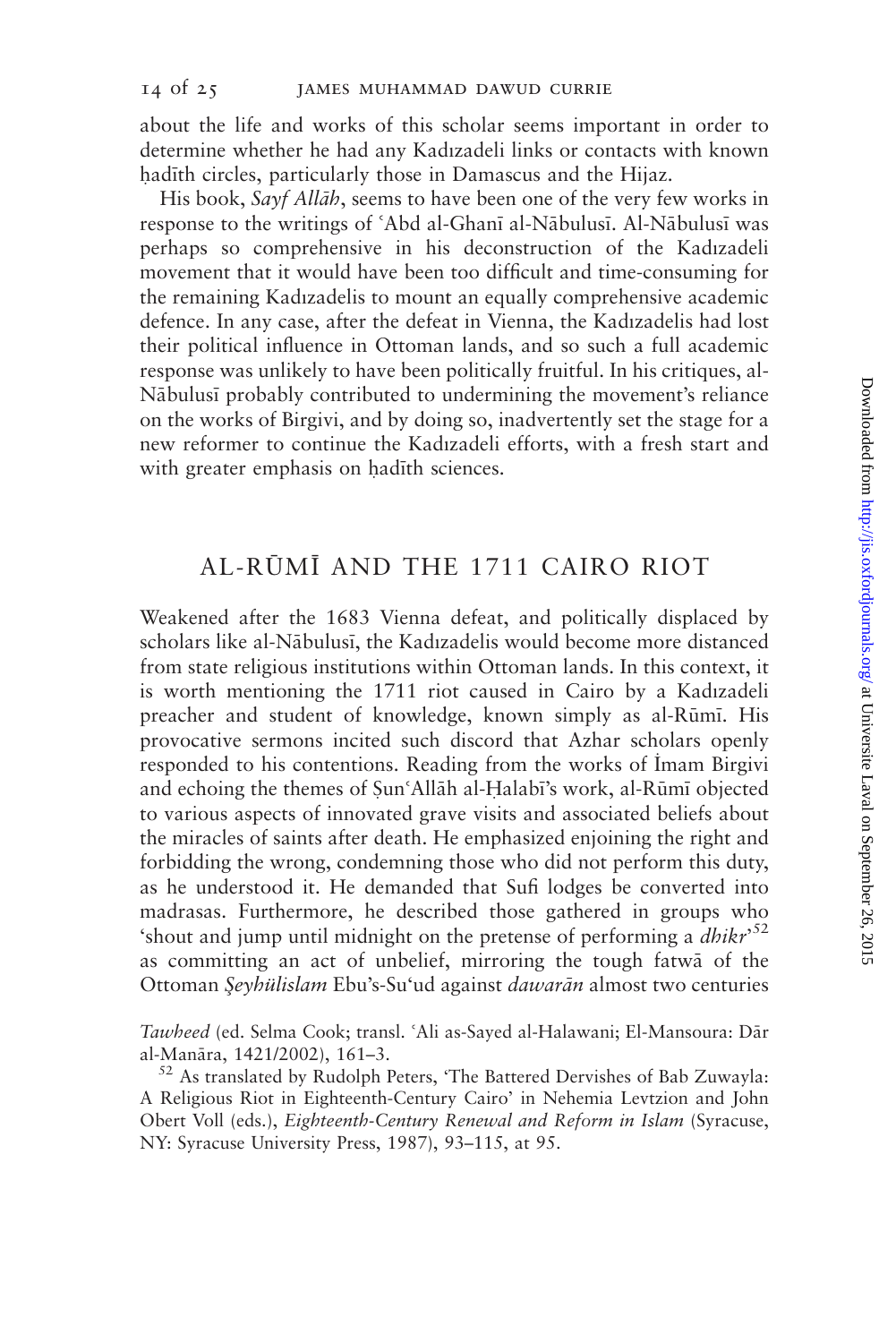before. Azhar scholars responded by affirming the miracles of saints after death. They stated that if someone denies that the Prophet can see the Preserved Tablet, as al-Rūmī is reported to have denied, then 'he must be rebuked by the ruler and [if he does not come to reason] be killed'.<sup>53</sup> To this, al-Rūmī responded by declaring those Azhar scholars to be unbelievers and rallied his followers to action, resulting in an estimated thousand people, mostly Turkish soldiers, taking to the streets in support of the preacher. Due to the ensuing discord, the wider military was finally sent in and al-Rūmī forced to flee, travelling to Syria by boat.<sup>54</sup>

Given the staunch activism of al-Rūmī, it seems unlikely that he would have been satisfied to cease his preaching following his expulsion from Cairo. Indeed, given the staunchness of the Kadızadelis in general and their prominence on the Ottoman scene for so long, it seems almost inconceivable that they would remain silent and inactive despite their political weakening. Muhammad ibn 'Abd al-Wahhāb, who lived in this time and climate, would somehow capture this mood in the era and effectively revive these Kadızadeli sentiments.

# MUHAMMAD IBN 'ABD AL-WAHHĀB AND HIS SCHOLARLY LINEAGES

Muhammad ibn 'Abd al-Wahhab was born around 1703 to the tribe of Banū Tamīm, in 'Uyayna in the Najd region of modern Saudi Arabia. Najd at that time was outside Ottoman governance and instead was ruled by tribal chiefs and emirs. His father 'Abd al-Wahhāb was from a respected line of Hanbalī scholars in that area. Muhammad ibn 'Abd al-Wahhab travelled to the Hijaz and studied with various scholars, including Shaykh 'Alī Afendī al-Dāghistānī, Shaykh 'Abdullāh ibn Ibrāhīm al-Najdī, Shaykh ʿAbd al-Laṭīf al-Aḥsāʾī, Shaykh Ismāʿīl al-<br>ʿAjlūnī and Shaykh Muḥammad Ḥayāt al-Sindī. He returned to ʿUyayna, staying there for a time, then travelled to Basra and studied under Shaykh Muhammad al-Majmū'ī. It was in Basra, with its sizeable Shi'a populations and their elaborate beliefs and rituals, that Muḥammad ibn 'Abd al-Wahhāb appears to have first become openly vocal against religious innovations, particularly those relating to grave visits. He left Basra and travelled to al-Ahsa studying with scholars there, although it is clear he had already formed his strong views by then. He then returned

<sup>53</sup> Ibid, 95. <sup>54</sup> This account of the 1711 Cairo riot is based on the detailed discussion in ibid, 93–115.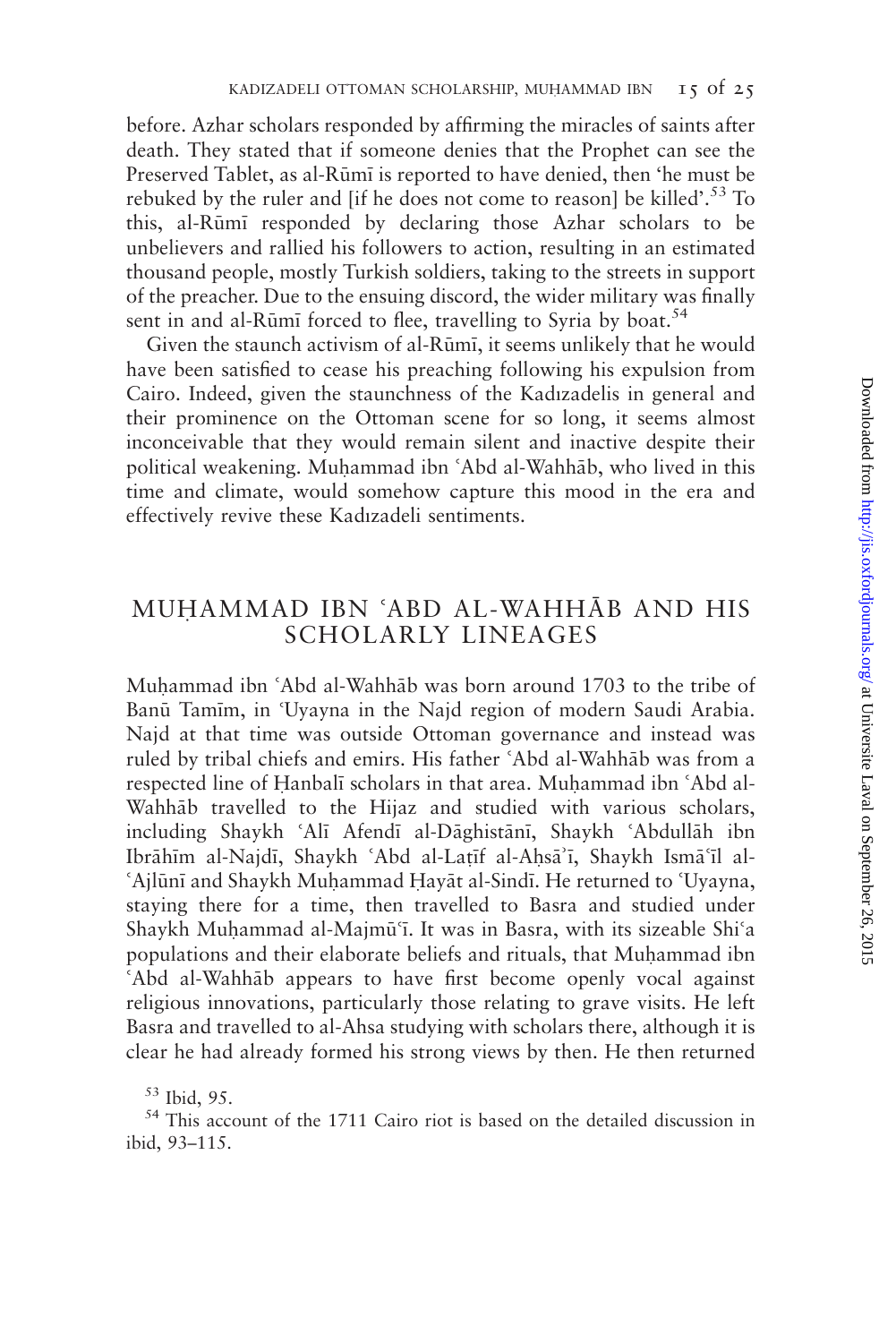to Najd to stay with his father, and on his father's death is reported to have become active in his mission for reform. After some efforts, he formed a political and religious alliance with Muhammad ibn al-Sa'ūd, setting up the Emirate of Diriya in  $1744$ ,<sup>55</sup> the first Saudi state.<sup>56</sup>

Muhammad ibn 'Abd al-Wahhāb wrote many books, concentrating on creedal matters, avoiding shirk (polytheism) and eliminating religious innovations, particularly on the issue of grave visits. Interestingly, in his book, al-Mufid al-mustafid fi kufr tārik al-tawhīd, he presents a tough verdict taken from the Hanafi school, against Sufi dancing rituals,  $57$  in common with the Kadızadeli position before him. He is best known for his work Kitāb al-Tawhīd.<sup>58</sup>

Muhammad ibn 'Abd al-Wahhāb found himself initially opposed by many scholars within the Najd region, including his brother Sulayman,  $59$ and according to some reports, even his father.<sup>60</sup> This is an indication that he was importing an understanding at variance with the common scholarship within the Najd area. An examination of his scholarly background certainly shows a strong influence from outside Najd, notably Damascus, even if he never actually travelled there.

The scholarly teachers of Muhammad ibn 'Abd al-Wahhāb are mentioned in an early work of the Muwahhidūn movement, commonly attributed to his grandson, Sulaymān, al-Tawdīh 'an tawhīd al-khallāg fī jawāb ahl al-'Irāq. Here, Muhammad ibn 'Abd al-Wahhāb is described as having studied under numerous scholars, specifically gaining scholarly authorizations (ijāzāt) in hadīth from three of his teachers, Shaykh 'Ali Afendī al-Dāghistānī, Shaykh 'Abdullāh ibn Ibrāhīm al-Najdī and Shaykh 'Abd al-Latīf al-Ahsā'ī, all of whom studied in Damascus. The  $i\vec{q}$  azat mentioned in al-Tawdih from these three teachers all go back to Damascene hadith circles during the time of al-Ustuwāni, centering around the notable Hanbalī scholars, Abū l-Mawāhib, his father 'Abd al-Bāqī, and Muḥammad al-Balbānī. In contrast, no apparent mention is

<sup>55</sup> Abualrub, *Biography and Mission*, 83.<br><sup>56</sup> This biographical account of Muḥammad ibn ʿAbd al-Wahhāb is based on Zarabozo, The Life, Teachings and Influence; Abualrub, Biography and Mission, 44–83.<br><sup>57</sup> Muhammad ibn 'Abd al-Wahhāb, *al-Mufīd al-mustafīd fī kufr tārik al-*

tawhīd (ed. Hamad b. Ahmad al-'Aslānī; Riyadh: Maktabat al-Rushd, 2nd edn., 2011), 162–4.<br><sup>58</sup> Al al-Shaykh, *Divine Triumph*.<br><sup>59</sup> Zarabozo, *The Life*, *Teachings and Influence*, 47.<br><sup>60</sup> Abualrub, *Biography and Mission*, 74.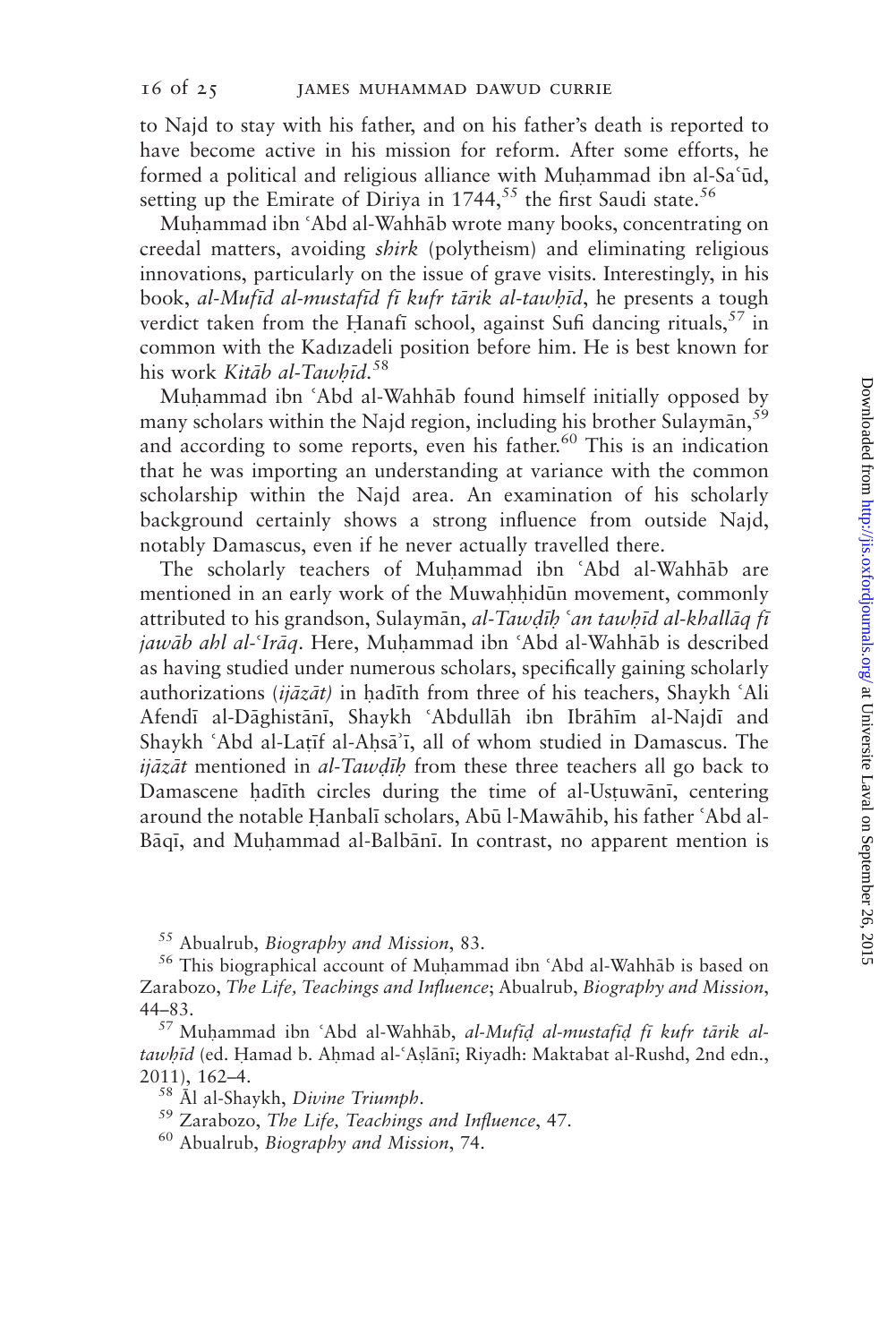made of any *ijāzāt* given from Shaykh Ismā<sup>c</sup>īl al-`Ajlūnī or Shaykh Muḥammad Ḥayāt al-Sindī.<sup>61</sup>

Of the students of Abū l-Mawāhib, 'Abdullāh ibn Ibrāhīm al-Najdī had likewise been a Hanbalī jurist and scholar of hadīth, and was considered a prominent teacher of Muhammad ibn 'Abd al-Wahhāb. Abdullāh ibn Ibrāhīm was also born in Najd, later moving to Madina with his father and studying under scholars there. He travelled to Damascus to continue his learning, and later returned to teach in Madina. He reportedly passed on his teachings from Abū l-Mawāhib from Damascus to Muḥammad ibn 'Abd al-Wahhāb, with the works and *ijāzāt* he had received.<sup>62</sup> Importantly, Muhammad ibn 'Abd al-Wahhab is reported to have documented in his own handwriting these *ijāzāt* from Abū l-Mawāhib, referring to him as *Shaykh al-Islām*.<sup>63</sup> This is an honorific indicative of high respect and strong influence in scholarship, passed on to Muhammad ibn 'Abd al-Wahhāb by his teacher, 'Abdullāh ibn Ibrāhīm.<br>'Abdullāh ibn Ibrāhīm was clearly concerned about the situation in

Najd and had a plan. There is a very interesting report in which he asks Muhammad ibn 'Abd al-Wahhāb, 'Do you want me to show you a weapon I have prepared for al-Majma'a [his family's hometown in Najd]?'. He then proceeds to show Muhammad ibn 'Abd al-Wahhab his library of books, saying, 'This is what I have prepared for them'(although he died before ever returning to his hometown).<sup>64</sup> This incident shows that 'Abdullah ibn Ibrahim had a strong role in conveying his vision for Najd to his student, imparting the contents of his library, his accumulated knowledge, and perhaps even a template for comprehensive change. There is also the undertone of a militant agenda here, with the chief emphasis on scholarly knowledge.

Another of Muhammad ibn 'Abd al-Wahhāb's teachers was Muhammad Hayāt al-Sindī, who was a hadīth scholar with established affiliation to the Naqshbandi Sufi *tariqa*, teaching in the Mosque of the Prophet in Madina. He was known for condemning religious innovations, calling for *ijtihad* and opposing *taglid*, and was undoubtedly

<sup>61</sup> Sulaymān ibn 'Abd Allāh, *al-Tawdīh 'an tawhīd al-khallāq fī jawāb ahl al-<br>'Irāq wa-tadhkirat ūlī al-albāb fī tarīgat al-Shaykh b. 'Abd al-Wahhāb, ch.* 'Tarjamat al-Shaykh Muḥammad b. 'Abd al-Wahhāb' (Riyadh: Dār Țīb'a, 1984).<br>
<sup>62</sup> Zarabozo, *The Life*, *Teachings and Influence*, 21.<br>
<sup>63</sup> 'Abdullāh ibn 'Abd al-Raḥmān Āl Bassām, 'Ul*amā' Najd khilāla* 

 $tham\bar{a}ni\gamma$ at qur $\bar{u}n$  (Riyadh: D $\bar{a}r$  al-' $\bar{A}sima$ , 2nd edn., 6 vols, 1419/1998), iv. 8; Fawzān al-Sābiq, *al-Bayān wa-l-ishhār li-kashf zaygh al-mulhid al-hājj mukhtār*<br>(Beirut: Dār al-Gharb al-Islāmī, 3rd edn., 2001), 64–5.

 $64$  Zarabozo, The Life, Teachings and Influence, 21; Abualrub, Biography and Mission, 60; Bassam, 'Ulamā' Najd, iv. 9.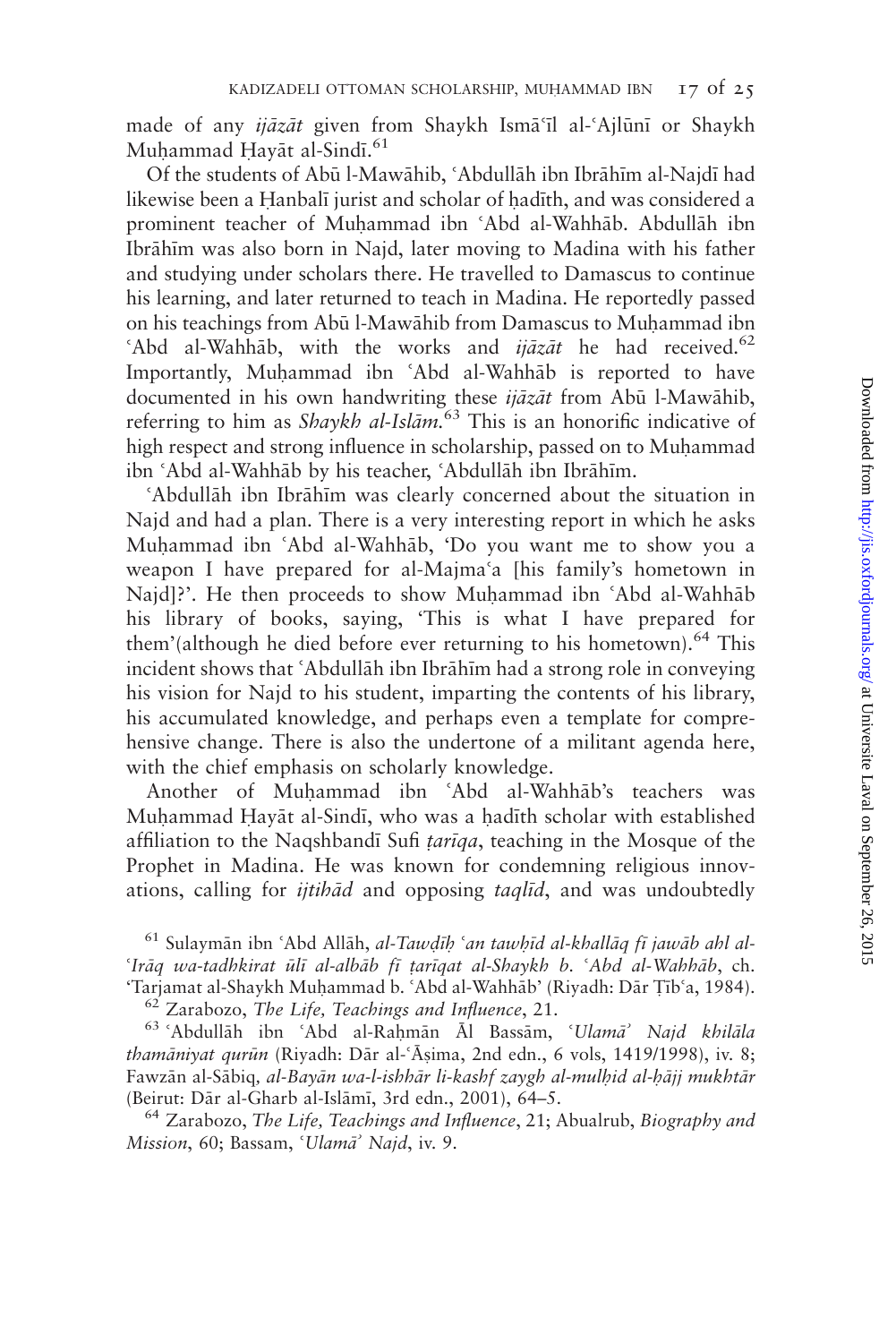influential on the outlook of Muhammad ibn 'Abd al-Wahhāb in these respects.<sup>65</sup> One of his own principal teachers had been Abū Tāhir al-Kūrānī, whose teachers included the Kadızadeli scholar, Muhammad ibn Sulaymān al-Maghribī.<sup>66</sup> Moreover, Abū Țāhir al-Kūrānī's father and teacher, Ibrāhīm al-Kūrānī, had studied in Damascus with 'Abd al-Bāqī al-Ḥanbalī, the father of Abū l-Mawāhib.<sup>67</sup> Thus, Muhammad Hayāt al-Sindī's scholarly lineage crossed through those same Hanbalī circles in Damascus, as well as the Kadızadeli-affiliated scholarship of Muhammad ibn Sulaymān al-Maghribī.

Why is the mention of scholarly authorizations ( $ij\bar{a}z\bar{a}t$ ) important? A specific  $ij\bar{a}za$  is an indicator that the teacher approved of his student and deemed him worthy of teaching that particular subject matter, whether narrating hadith or instructing from a particular book. The specific *ijāzāt* of Muhammad ibn 'Abd al-Wahhab not only show from whom he took knowledge, but also indicate which teachers approved of him, and this is particularly relevant when those  $ij\bar{a}z\bar{a}t$  point in the same direction—to Damascus.

The fact that the cited *ijāzāt* of Muhammad ibn 'Abd al-Wahhāb return to Abū l-Mawāhib demonstrates a strong transmission of scholarly approval and is highly pertinent, since Abū l-Mawāhib mentions that he was the student of the Kadızadeli-affiliated scholar, Muhammad ibn Sulaymān al-Maghribī, and the Kadızadeli leader, Muhammad al-Usțuwānī.<sup>68</sup>

Abū l-Mawāhib had many teachers, but the particular influence of al-Ustuwānī can be understood through Abū l-Mawāhib's description of him. In his account of al-Ustuwānī he seemingly approves of his teacher's stern approach to enjoining the right and forbidding the wrong, and mentions attending his sermons of exhortation and advice, as well as his scholarly gatherings, obtaining  $ij\bar{a}z\bar{a}t$  from him (although there is no apparent mention of any in hadith). He mentions also that al-Ustuwānī removed several reprehensible practices in Damascus, such as the wailing of women during funerals, and that he ordered the carrying of sticks with

<sup>65</sup> Basheer M. Nafi, 'A Teacher of Ibn 'Abd al-Wahhāb: Muhammad Hayāt al-Sindi and the Revival of Ashab al-Hadīth's Methodology', Islamic Law and Society, 13/2 (2006): 208–41; Zarabozo, The Life, Teachings and Influence, 20–2.<br><sup>66</sup> John O. Voll, 'Abdallah ibn Salim al-Basri and 18th Century Hadīth

Scholarship', *Die Welt des Islams*, n.s., 42/3, (2002): 356–72, at 363.<br><sup>67</sup> Voll, "Abdallah ibn Salim al-Basri', 363; Nafi, 'A Teacher of Ibn 'Abd al-Wahhāb: Muhammad Hayāt al-Sindī', 213; id., 'Taṣawwuf and Reform', 308. For biographies of Ibrāhīm al-Kūrānī and 'Abd al-Bāqī al-Ḥanbalī, see Abū l-Mawāhib al-Ḥanbalī, *Mashyakhat*. <sup>68</sup> Ibid.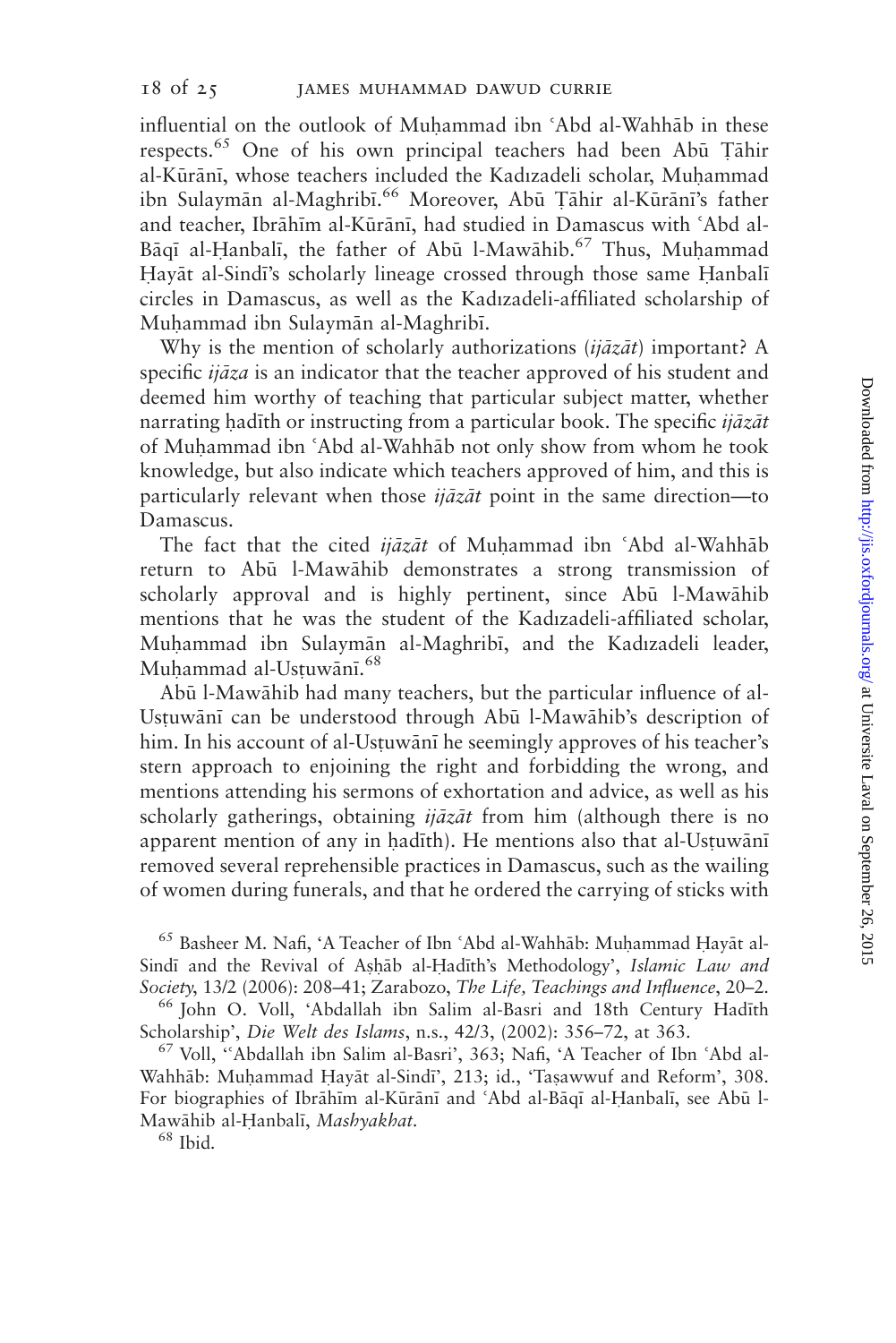which to beat them.<sup>69</sup> Abū l-Mawāhib relates this, but does not report disagreement with his teacher on this tough measure.

The examination of these scholarly lineages is interesting, but the cautionary words of Dallal should be remembered: 'The ''intellectual family-trees'' of students and teachers cannot serve as evidence for common origins; education acquired from the same teacher could be, and indeed was, put to completely different uses by different students, and the commonality of the source does not prove that the outcome is identical or even similar'.<sup>70</sup>

Clearly, such 'family-trees' are indeed required to show common origins, so what Dallal seems to imply here is that these 'family-trees' are necessary but not sufficient to show common origins. In the case of the Kadızadeli movement and the Muwahhidūn movement of Muhammad ibn 'Abd al-Wahhāb, not only can a commonality of source be demonstrated with the scholarly lineages, but also a commonality of outcome: their political, religious and militant visions were virtually identical. Furthermore, in this context Dallal does not mention the  $ij\bar{a}z\bar{a}$ system, which provides evidence that the teacher approved of the student. This can be used to demonstrate a flow of scholarly approval and influence through the generations, which is what we have here.

Is there a direct transmission of teachings from al-Ustuwani to Muhammad ibn 'Abd al-Wahhab through the few generations of teachers? Given the similarities in their militant approaches against religious innovations, the prominence of al-Ustuwānī and the Kadızadeli movement in Damascus, where the teachers of Muhammad ibn 'Abd al-Wahhab had studied, and the close chronology of one movement disappearing (1730s) in the Ottoman heartlands and the other movement appearing (1740s) in Najd, some direct transmission of teachings seems highly likely. The teaching influence of al-Ustuwānī in the Umayyad Mosque, as well as his son and other scholars such as al-Maghribi, is very likely to have been carried through scholars like Abū l-Mawāhib to the teachers of Muhammad ibn 'Abd al-Wahhāb.

Essentially, this review of Muhammad ibn 'Abd al-Wahhāb's scholarly authorizations ( $ij\bar{a}z\bar{a}t$ ) reveals that his teachers had been students from the Hanbali hadith circles in Damascus, at a time of heightened Kadızadeli activity there and during the crucial period when the Kadızadelis had suddenly lost their political influence in Istanbul. Featured prominently in these circles is the scholarly figure of Abū

 $^{69}$  Ibid, biography of al-Ustuwānī.<br><sup>70</sup> Ahmad Dallal, 'The Origins and Objectives of Islamic Revivalist Thought, 1750–1850', Journal of the American Oriental Society, 113/3 (1993): 341–59, at 342.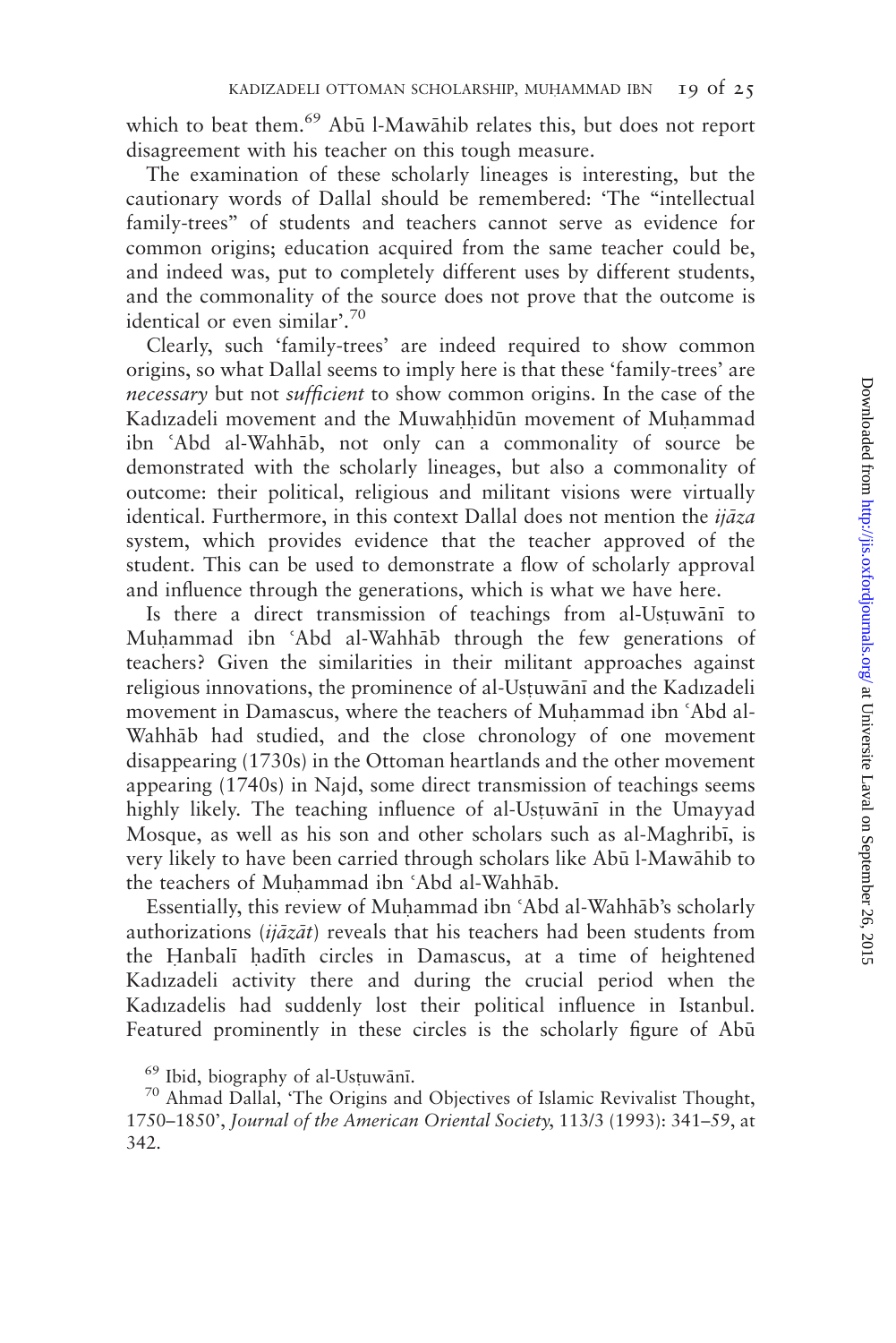l-Mawāhib. Of the students of Abū l-Mawāhib, 'Abdullāh ibn Ibrāhīm appears to have been most important in imparting his vision for Najd to Muhammad ibn 'Abd al-Wahhāb. The influence through these generations of scholars is emphasized further with Muhammad ibn 'Abd al-Wahhāb calling Abū l-Mawāhib Shaykh al-Islām when documenting the latter's *ijāzāt* from 'Abdullāh ibn Ibrāhīm. Crucially, Abū l-Mawāhib had, in turn, been the student of the two most prominent Arab Kadızadeli-linked scholars, al-Maghribī and al-Ustuwānī. Given this strong scholarly connection, what is striking is the similarity in the visions of al-Ustuwānī and Muḥammad ibn 'Abd al-Wahhāb, particularly in their ambition and methods for eradicating religious innovations.

Even if a direct transmission of specific teachings cannot be decisively proved between Muhammad ibn 'Abd al-Wahhāb and the Kadızadeli scholars, the links remain. His scholarship was largely a product of Damascene Hanbalī circles, as evidenced by his  $ij\bar{a}z\bar{a}$  qualifications, even if he never went to Damascus himself. Al-Ustuwānī was also a product of Damascene Hanbali circles earlier in his life, arriving at his staunch opinions prior to moving to Istanbul, and maintaining his links with those Hanbali circles on his return to Damascus. The views of İmam Birgivi on religious innovations were essentially a mirror of the views of Ibn Taymiyya and Ibn al-Qayyim. When Birgivi's views lost dominance amongst the Ottomans with the abrupt weakening of the Kadızadeli movement, the Hanbali militant backlash could perhaps be viewed as inevitable.

The staunch Saudi policies, particularly on the theological issue of grave visits and associated beliefs, would eventually place them in opposition to the post-Kadızadeli Ottomans. The Ottomans, by this late stage, had largely adopted the opinions of those opposed to the Kadızadeli movement, such as al-Nābulusī, and were spreading such opinions all over the Muslim world via their influence over the Aajj pilgrimage. This would lead to a prolonged conflict between the post-Kadızadeli Ottomans and the Saudis, eventually ending with the First World War and the abolition of the Caliphate, the consequences of which we still see to this day. The irony for the post-Kadızadeli Ottomans was that the actions of the Saudi state were consistent with the opinions of the Kadızadeli scholars who had dominated the political scene in the previous century.

During the Kadızadeli period, there were certainly other reformist movements, particularly within Sufism—sometimes termed 'neo-Sufism'-prevalent in the Hijaz, dominating the hadith circles there, and extending to the Indian Subcontinent. While sharing some similarities with the Kadızadelis in their opinions against religious innovations, such neo-Sufi movements were driven by the *tariqas* and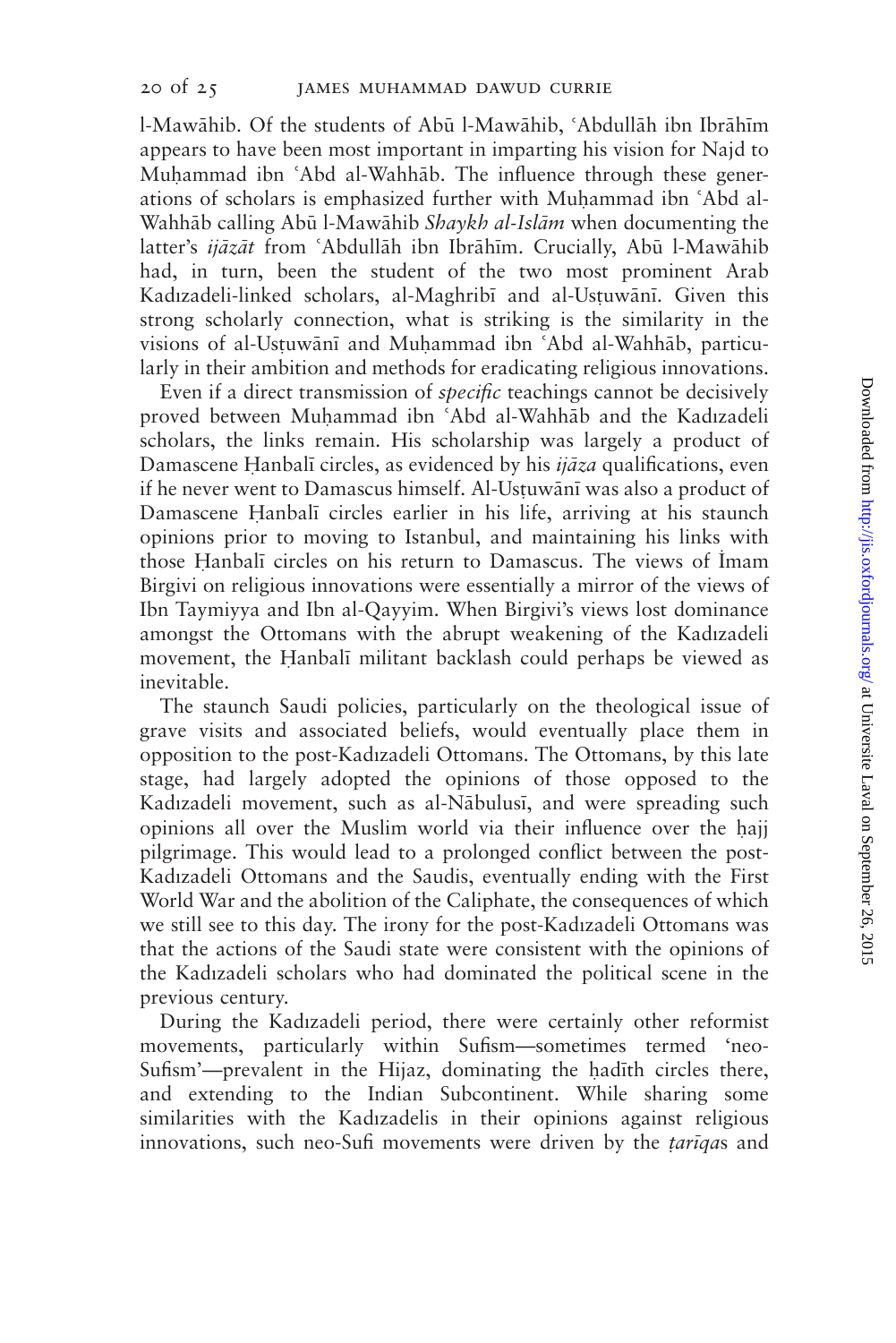Sufi Shaykhs themselves and were marked by efforts to curb excessive Sufi practices, but generally without forceful methods. For instance, the reformist trends of the Naqshbandī Mujaddidī tarīqa of Ahmad al-Sirhind; during that time could be considered within this category. However, one sees a general absence of actual Sufi Shaykhs amongst the prominent leadership of the Kadızadeli movement. Moreover, the Naqshband; Mujaddid;s do not appear to have used forceful methods against those who disagreed with them, particularly within the Hijaz where Muhammad ibn 'Abd al-Wahhab would have encountered them.<sup>71</sup> For instance, there is a reported allegation that Muhammad Hayāt al-Sindī warned against his student Muhammad ibn 'Abd al-Wahhāb: Dallal uses this report to support his conclusion on 'intellectual family-trees'.<sup>72</sup> It seems unlikely that Muhammad ibn 'Abd al-Wahhab adopted his militancy from Muhammad Hayat al-Sindi; rather, the evidence would indicate an influence here from 'Abdullāh ibn Ibrāhīm al-Najd;.

As highlighted, the term Kadızadeli was externally applied to the movement. Given this and the standard opinions against religious innovations throughout the Muslim world at that time and in preceding centuries, questions are raised regarding whether the Kadızadelis can be viewed as distinct from the orthodoxy at all and who exactly should be considered Kadızadeli. However, despite this reservation, the term Kadızadeli has gained general acceptance amongst historians and it does appear to carry validity in identifying a certain type of staunch activism within Ottoman society in the 1600s against religious innovations, particularly on the issue of grave visits. It is in this staunch activism, and in declaring opponents unbelievers, that the Kadızadeli movement seems to have most in common with the Muwahhidun movement of Muhammad ibn 'Abd al-Wahhāb, largely distinct from other groups and movements at that time. Both would cause consternation within the Ottoman establishment, and despite Muhammad ibn 'Abd al-Wahhāb starting his movement in Najd, it would remain enmeshed within the context of Ottoman politics.

Admittedly, the Kadızadelis did not seem to have a systematic and well-defined approach against their opponents.<sup>73</sup> During the time of Kadızade, their strategy consisted largely of debates and sermons,

<sup>&</sup>lt;sup>71</sup> These neo-Sufi movements including the Naqshbandi Mujaddidi *tariqa* are discussed in the following: Nafi, 'Tasawwuf and Reform', 307–55; id., 'A Teacher of Ibn 'Abd al-Wahhāb', 208-41; Dallal, 'Origins and Objectives', 341-59; Voll, 'Abdallah ibn Salim al-Basri', 356–72.<br><sup>72</sup> Dallal, 'Origins and Objectives', 342.<br><sup>73</sup> Highlighted by Öztürk, 'Islamic Orthodoxy', 424.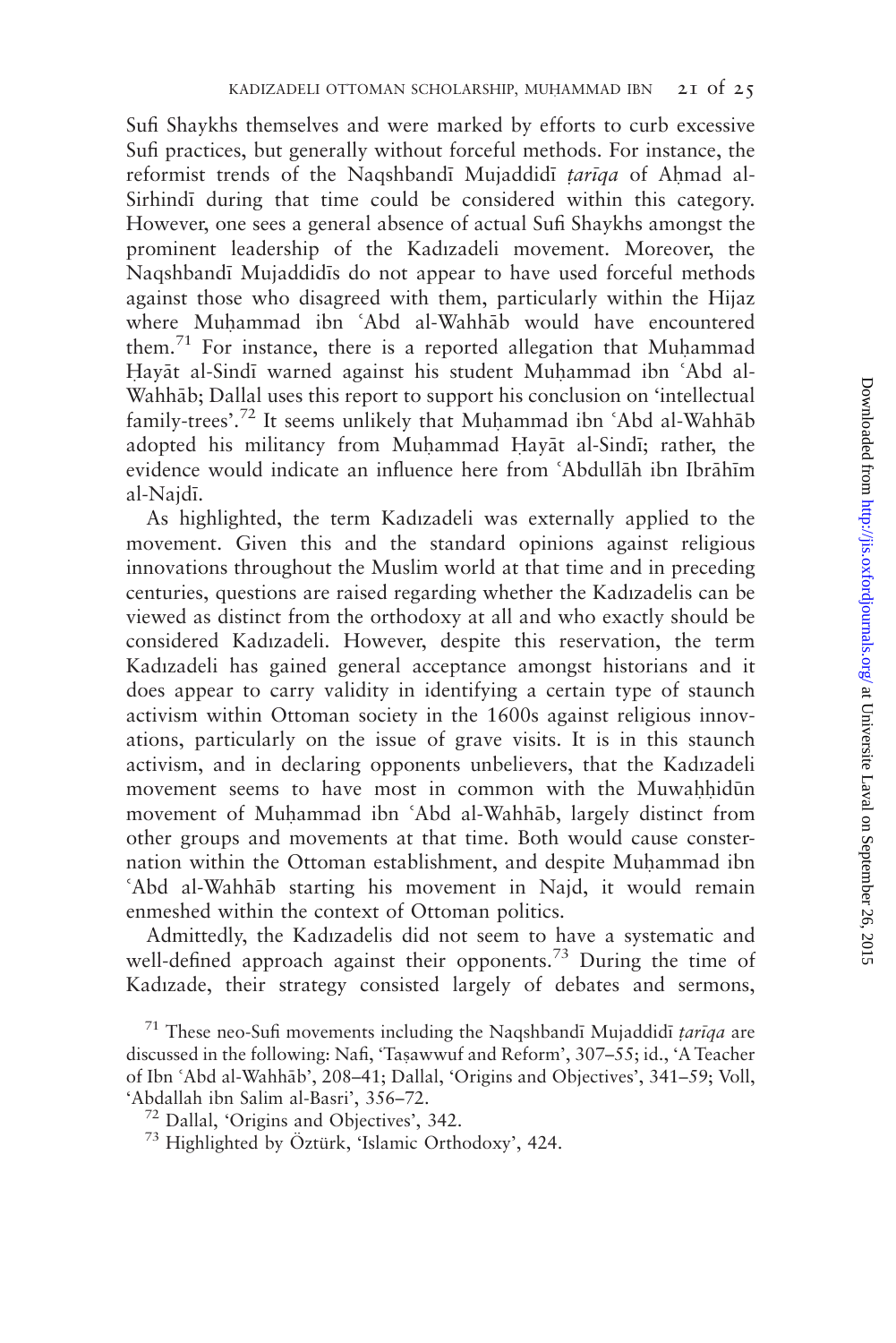without recourse to violence. Under the leadership of al-Ustuwānī, and through gaining the support of the Sultan and the Grand Vizier, the Kadızadelis also used military force and violence against their opponents, leading to fears about civil discord within Ottoman society. With Grand Vizier Köprülü Mehmed, those implicated with instigating civil discord were punished, and during the Köprülü era with Vani, specific legislation was used to curb the excessive practices of Sufis. Such legislation undoubtedly left the Kadızadelis extremely unpopular with their opponents, including the Alevi-Bektashi spiritual mentors of the Janissaries. Indeed, the Vienna defeat in 1683 appears to have been used subsequently by opponents as a reason to topple the Kadızadeli power base in Istanbul. With the downfall of the movement, there is evidence of increasing vigilante behaviour from Kadızadeli followers; the 1711 Cairo riot, instigated by al-Rūmī, is one example of this. It is important to clarify that al-Rūmī is mentioned in the historical record as being a student of knowledge and not a scholar. In any case, the eventual failure of the Kadızadeli movement within Ottoman lands may be explained, in part, by their lack of a systematic and consistent approach to implementing their reforms. With the works of Birgivi, what appears to have started as an attempt to rectify Sufi practice, from within an Ottoman framework, ended with escalating anti-Sufi sentiment.

From his writings it would appear that Muhammad ibn 'Abd al-Wahhāb did not reference the scholars of the Kadızadeli movement. Perhaps he had been aware of the inconsistencies in the Kadızadeli approach and preferred to establish a more systematic methodology, avoiding the mistakes of his predecessors. Crucially, Muhammad ibn 'Abd al-Wahhāb would be directing his militancy towards enemies outside the newly established Saudi state, in contrast to the Kadızadelis who directed their militant reformist efforts within Ottoman society. Internal civil discord is not a feature that Muhammad ibn 'Abd al-Wahhab will have wished to replicate in his vision for a pure Islamic community.

Moreover, as a staunch Hanbalī, it is probable that Muḥammad ibn 'Abd al-Wahhāb did not entirely approve of some of the theological positions found within the works of the Kadızadeli scholars, despite their opposition to *kalām* theology in principle. Moreover, in the writings of Abū l-Mawāhib, one finds a Sufi inclination, along with his Hanbalī scholarship and admiration for Ibn Taymiyya. It was common for scholars at that time to have had affiliations with Sufi groups, and one finds this with some of the Kadızadeli scholars as well, which probably gave them greater intimacy with the views of their opponents, but some influences would have likely continued. Admittedly, these Sufi influences appear to have been founded on a strict and conservative understanding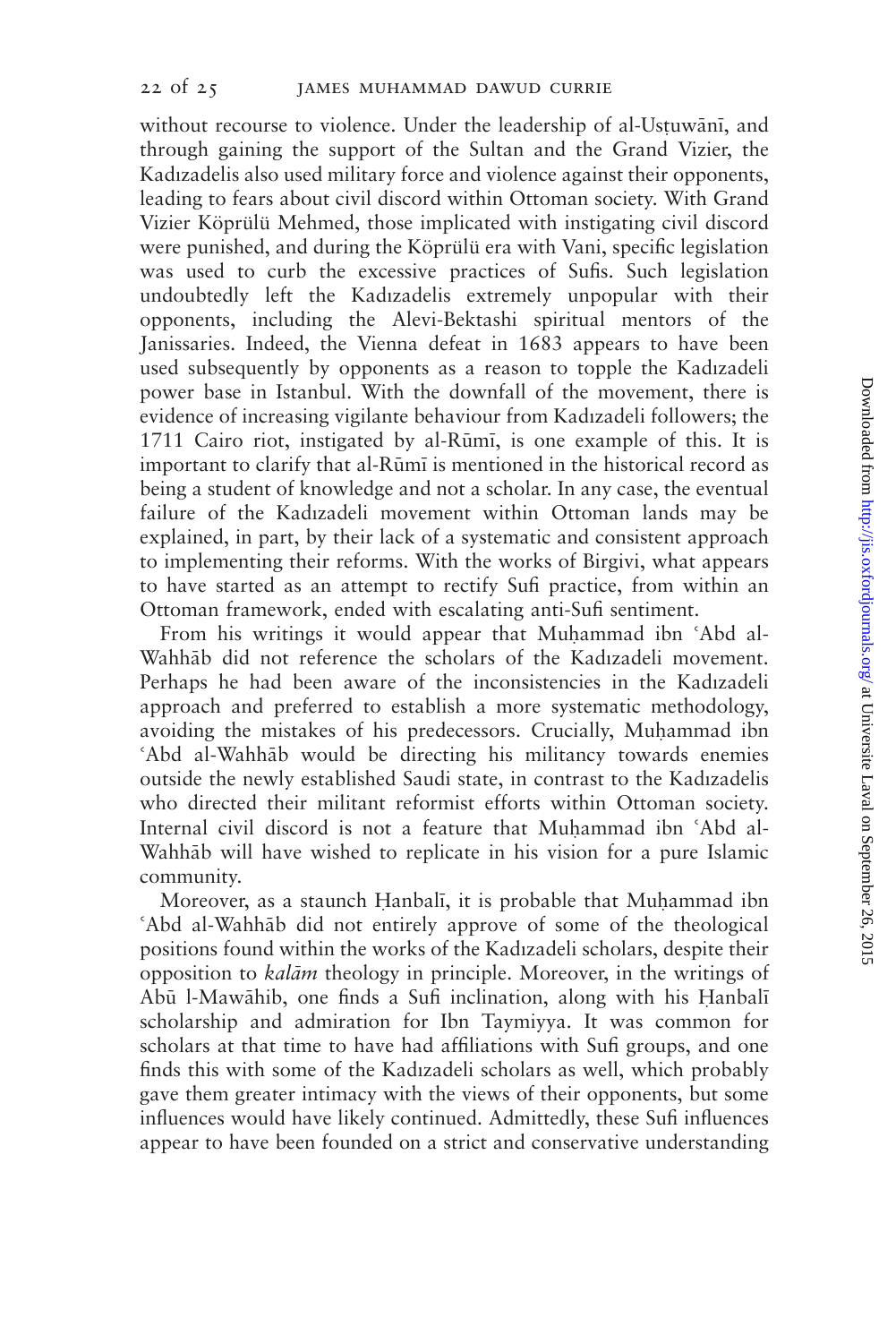within the scholarly tradition.<sup>74</sup> The Kadızadeli scholars, while wanting to implement their Taymiyyan vision in the face of religious innovations, remained restricted within the framework of Ottoman scholarship, which explains some of their theological and spiritual leanings. Despite the influence of his teachers, once back in his homeland within Najd, Muhammad ibn 'Abd al-Wahhab would not be bound by the same framework in enacting that common Taymiyyan vision.

Thus, Muhammad ibn 'Abd al-Wahhāb appears to have avoided such complexities of Ottoman scholarship, even from his own teachers, preferring to reference earlier scholars with greater authority, particularly those from the early generations of Islam. This is where the antitaglid stance of Muhammad Hayāt al-Sindī was clearly important.

It is also possible that Muhammad ibn 'Abd al-Wahhāb was simply not aware of the Kadızadeli movement due to geographical distance, but remained influenced through his line of teachers. In any case, it is clear that the Kadızadeli scholars and the teachers of Muhammad ibn 'Abd al-Wahhab were part of a large network of scholars who admired Ibn Taymiyya. It would seem that the teachings of Ibn Taymiyya were alive and widespread in Ottoman lands during this era, even before the arrival of Muhammad ibn 'Abd al-Wahhab and his movement. In this respect, Muhammad ibn 'Abd al-Wahhāb was not in need of the Kadızadeli scholars and their works, since Ibn Taymiyya was the common source of reference. At the very least, his scholarship can be viewed as the Taymiyyan counter-response to post-Kadızadeli Ottoman scholarship, which would explain the close chronology between the end of the Kadizadeli movement and the start of the Muwahhidūn movement.

The failure of the Ottoman Kadızadeli movement, after the Vienna defeat in 1683, as well as marking the beginning of the rapid decline of the Ottomans, goes a long way towards explaining the emerging movements in Muslim lands in subsequent decades and centuries. 'Abd al-Ghani al-Nābulusi was to become a central figure in the development of the late Eanaf; school. He would be quoted widely by the Syrian

 $^{74}$  Such influences were briefly highlighted in respect to Birgivi's al-Tariqa al-Muhammadiyya in note 3. A detailed analysis of some of the Sufi influences on the Kadızadeli movement has been done by Mustapha Sheikh, focusing on the case of the Ottoman scholar Ahmed Akhisari (d. 1632), whose works had a significant impact on the Kadızadeli movement, and showed a strong line of influence from Ibn Taymiyya and his student Ibn al-Qayyim, in terms of understanding Sufi practice and a stance against religious innovations. See Mustapha Sheikh, 'Taymiyyan Influences in an Ottoman-Eanaf; Milieu: The Case of Ahmad al-Rūmī al-Āqhiṣārī', Journal of the Royal Asiatic Society, 25/1 (2015): 1–20.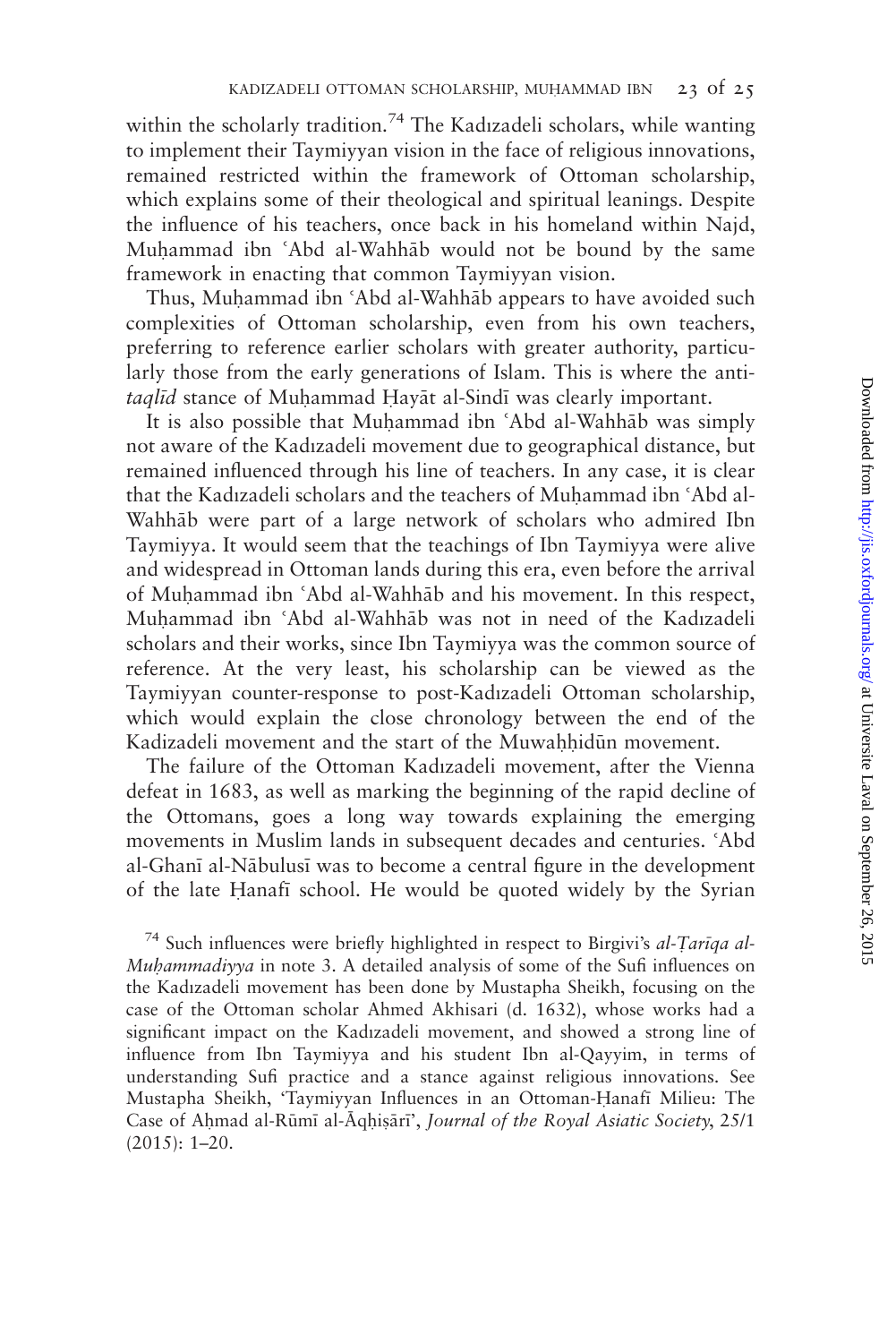Ottoman scholar Ibn 'Ābidīn in his Radd al-muhtār, which is considered the key reference work for the late Hanafi school.<sup>75</sup> Ahmad Ridā Khān (Ahmad Raza Khan), the founder of the Indian Barelvi movement, was clearly influenced, and would also quote al-Nābulusī in his work  $al-Malf\bar{u}z$  al-sharif, when advocating their shared concept of calling on saints for help.<sup>76</sup> Such opinions, promoted by al-N $\bar{a}$ bulusi and the post-Kadızadeli Ottomans, spread far throughout the Muslim lands as a result of Ottoman control over the Sacred Sanctuaries in Makka and Madina. In counter-response to religious innovations, reformist movements would sprout in areas outside Ottoman control, including the Waliullah movement in India, the movement of 'Usman dan Fodio ('Uthmān b. Fūdī) in West Africa<sup>77</sup>, and as we have examined, the Muwahhidūn movement of Muhammad ibn 'Abd al-Wahhāb in the Najd region. In the meantime, the Janissaries and Alevi-Bektashi Sufis would continue their hold over Ottoman politics, until eventually the Janissary corps was ruthlessly disbanded and the Bektashi lodges eradicated by Mahmud II in 1826, in what became commonly known as the 'Auspicious Event'. 78 The eventual disbanding of the Janissaries occurred two centuries after Osman II had unsuccessfully attempted similar measures in the 1620s. By the 1820s, the Bektashis had already left their mark, and the Saudi conflict with the post-Kadızadeli Ottomans was now fierce, fresh and in full momentum. For the Ottomans, an unresolved conflict that had started within their society had escalated into a war between states.

<sup>75</sup> Ibn 'Ābidīn, Radd al-muhtār 'alā al-durr al-mukhtār (ed. 'Ādil Ahmad 'Abd

al-Mawjūd, ʿAlī Muḥammad Muʿawwad; Riyadh: Dār ʿĀlam al-Kutub, 2003).<br><sup>76</sup> Aḥmad Riḍā Khān al-Qādirī, *al-Malfuz al-Sharif* (transl. ʿAbd al-Hādī al-Qādirī al-Radawī; Durban: Barkaatur-Raza Publications, 2005), 133–4.

 $^{77}$  For details about these reformist movements, see Ahmad Dallal, 'The Origins and Objectives', 341–59.<br><sup>78</sup> Goodwin, *The Janissaries*, 214–28; Birge, *The Bektashi Order*, 76–8.